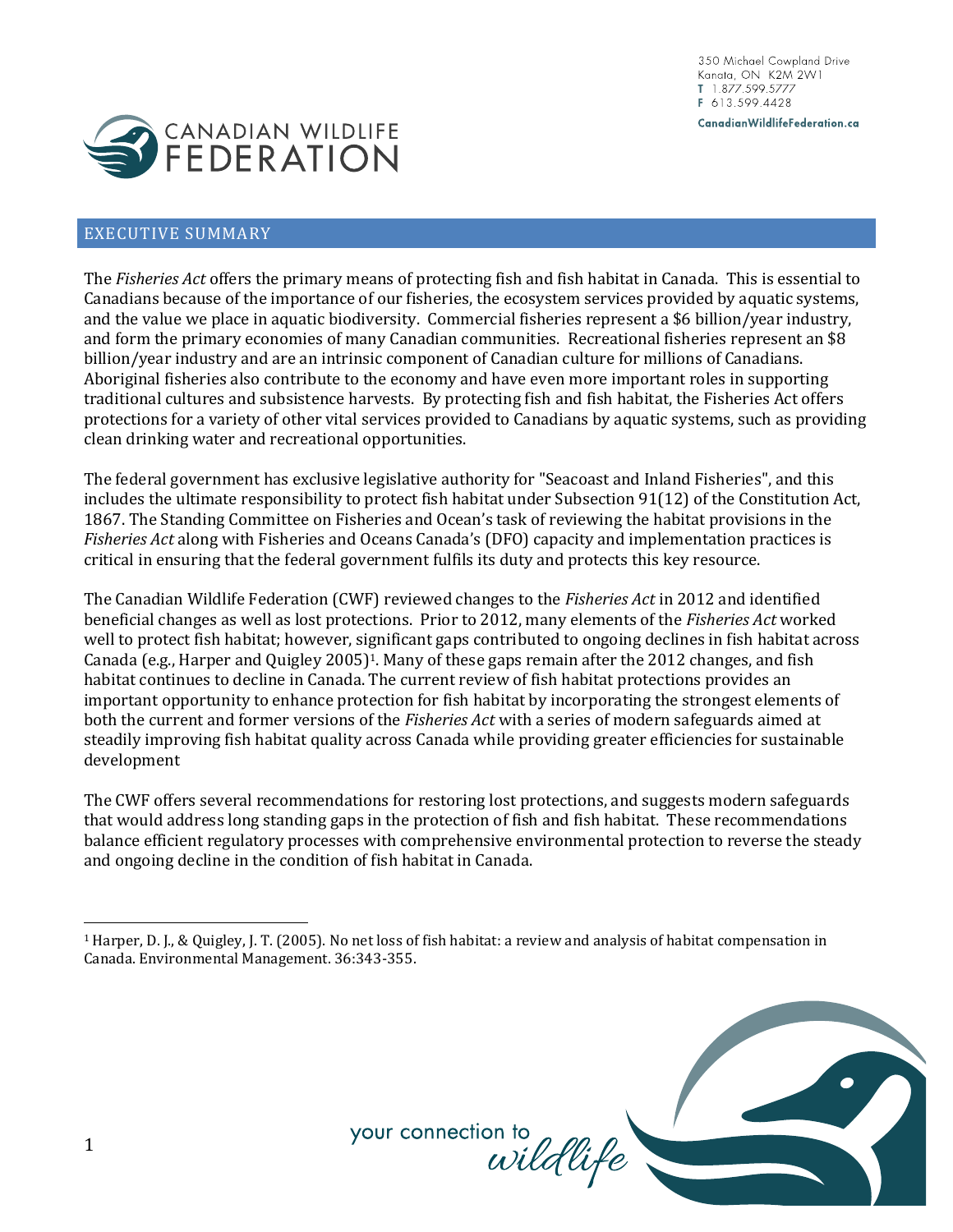#### SUMMARY OF RECOMMENDATIONS

#### **Restoring Lost Protections**

*Section 35*

- Amend the language of Section 35 to prohibit the "harmful alteration, disruption or destruction of fish habitat"
- Maintain the application of Section 35 to activities
- Amend the language of Section 35 or the definition in Section 2 such that the prohibition applies to all bodies of water that contain fish

#### *Section 6*

- Amend Section 6 by removing paragraph  $6(a)$  and correcting paragraph  $6(c)$
- Add modern environmental law principles to the list of factors that the minister should consider when issuing an authorization, and clearly define 'public interest'
- Define limits to ministerial discretion

#### **Implementation and Capacity**

- Establish a public registry for all works, undertakings, and activities (WUAs)
- Establish a permitting system for low-risk WUAs to improve efficiency
- Address cumulative effects by developing an offsetting mechanism for any residual harm from low-risk WUAs
- Increase DFO's enforcement staff capacity and implement an auditing process for WUAs
- Increase DFO's capacity to develop more efficient and automated regulatory processes, guidelines, and support tools
- Create capacity with DFO to monitor resource as well as program effectiveness and outcomes

#### **Modern Safeguards**

*Section 20*

- Maintain beneficial changes to section 20
- Amend subsection 20(2) to require fish passage unless an exemption is granted by the minister
- Direct DFO staff to review existing barriers to fish movement and create a plan for restoring fish passage across Canada

*Net Gain*

- Adopt 'net gain' as the overarching goal for DFO's implementation program, including requiring net gain for all offsets
- Continue to support out-of-kind offsets to provide flexibility for industry and maximise fisheries benefits
- Define when out-of-kind offsets are acceptable and establish minimum standards for the size and cost of out-of-kind offsets

*Other Modern Safeguards*

- Establish regulatory support for third-party habitat banking
- Create an experimental class of offsets in an adaptive management framework
- Extend prohibitions against harming fish habitat to the riparian zone
- Ensure that the Fisheries Act protects flood plain habitat and access to this habitat by fish
- Establish protection and restoration mechanisms to address land-use effects on fish habitat at the watershed scale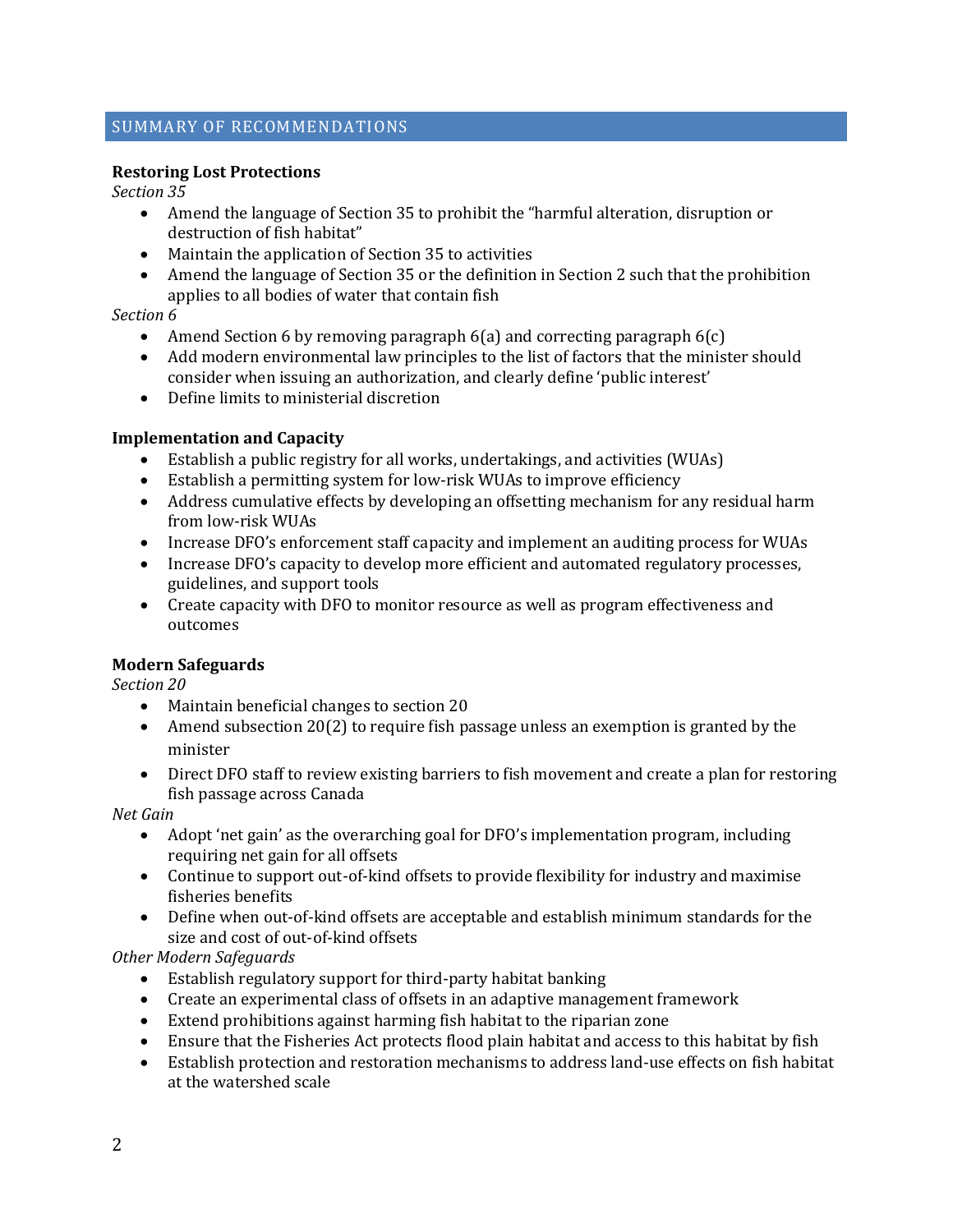Direct DFO staff to lead watershed planning processes to define desired future states and establish restoration priorities.

*Partnerships in Fish Habitat Conservation*

- Increase funding for fish habitat restoration and improve program delivery
- Eliminate the requirement for letters of credit for restoration projects
- Support the establishment of a national multi-sectoral aquatic habitat conservation partnership

Implementing the ideas outlined above would provide comprehensive protection for fish habitat. This would re-establish Canada's position as a global leader in the protection of freshwater and marine fish and the habitats they depend on, and ensure that fisheries resources are protected for the good of all Canadians.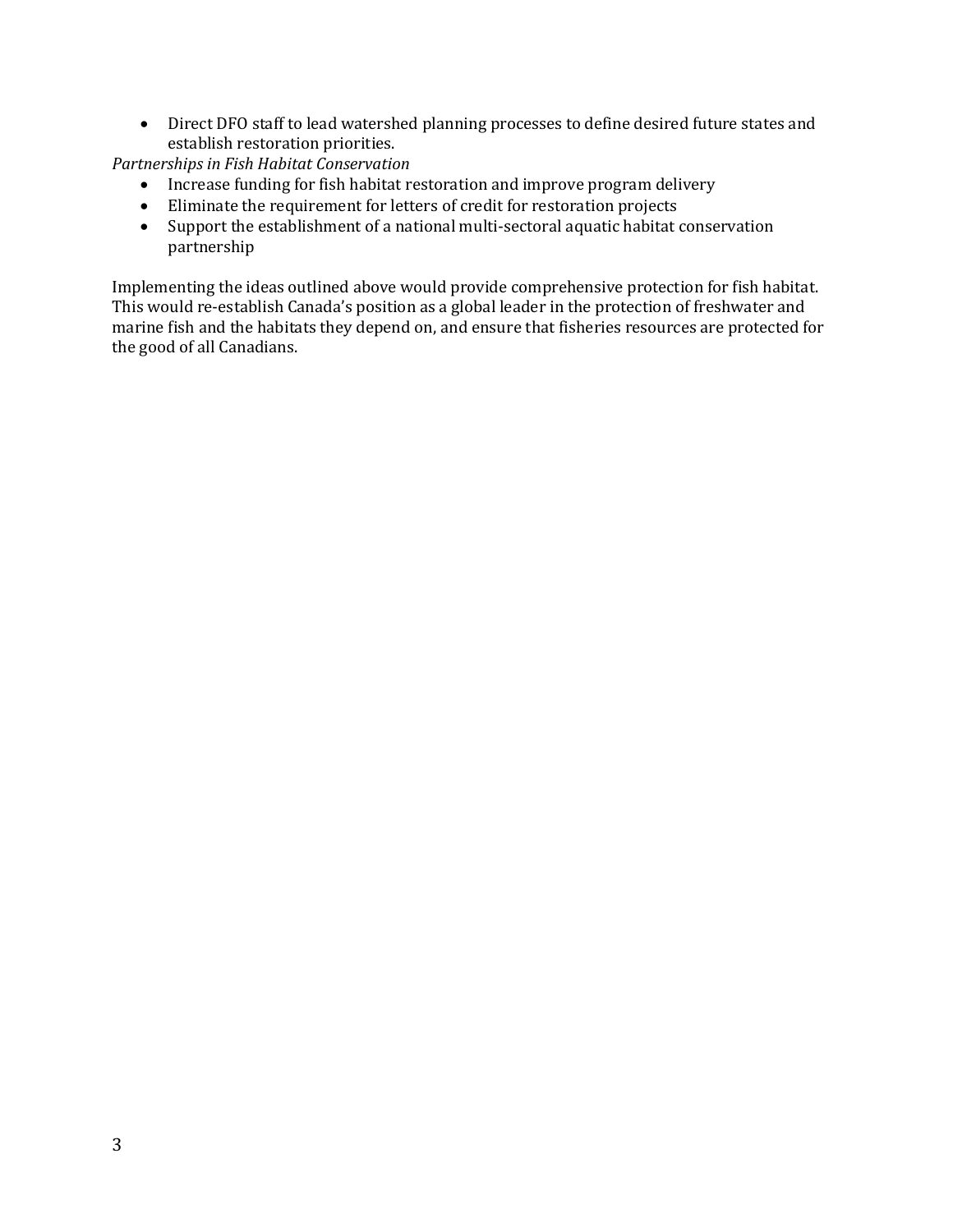# Contents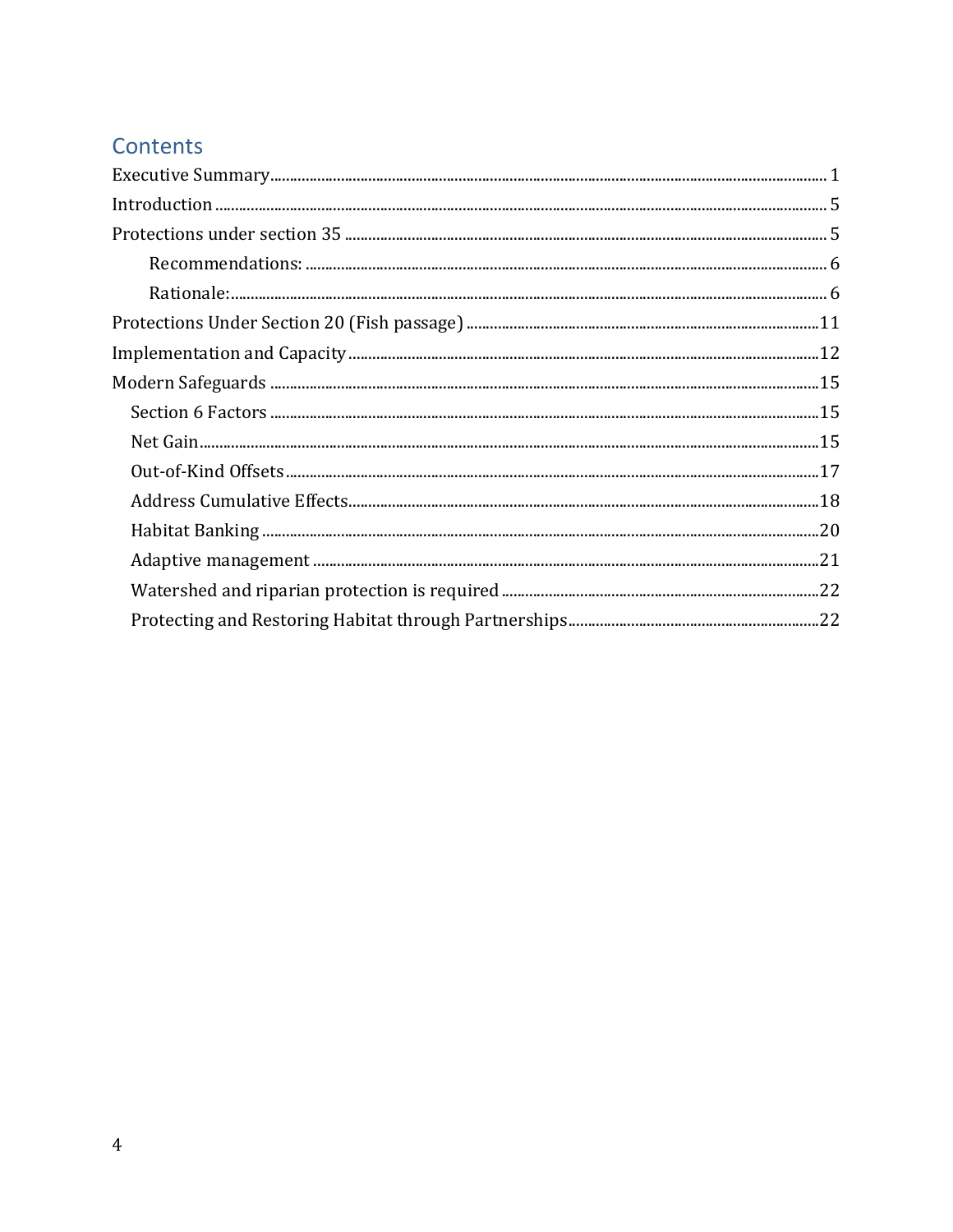# <span id="page-4-0"></span>INTRODUCTION

The *Fisheries Act* offers the primary means of protecting fish and fish habitat in Canada. This is essential to Canadians because of the importance of our fisheries, the ecosystem services provided by aquatic systems, and the value we place in aquatic biodiversity. Commercial fisheries represent a \$6 billion/year industry, and form the primary economies of many Canadian communities. Recreational fisheries represent an \$8 billion/year industry and are an intrinsic component of Canadian culture for millions of Canadians. Aboriginal fisheries also contribute to the economy and have even more important roles in supporting traditional cultures and subsistence harvests. By protecting fish and fish habitat, the Fisheries Act offers protections for a variety of other vital services provided to Canadians by aquatic systems, such as providing clean drinking water and recreational opportunities.

The federal government has exclusive legislative authority for "Seacoast and Inland Fisheries", and this includes the ultimate responsibility to protect fish habitat under Subsection 91(12) of the Constitution Act, 1867. The Standing Committee on Fisheries and Ocean's task of reviewing the habitat provisions in the *Fisheries Act* along with Fisheries and Oceans Canada's (DFO) capacity and implementation practices is critical in ensuring that the federal government fulfils its duty and protects this key resource.

The Canadian Wildlife Federation (CWF) reviewed changes to the *Fisheries Act* in 2012 and identified beneficial changes as well as lost protections. Prior to 2012, many elements of the *Fisheries Act* worked well to protect fish habitat; however, significant gaps contributed to ongoing declines in fish habitat across Canada (e.g., Harper and Quigley 2005)2. Many of these gaps remain after the 2012 changes, and fish habitat continues to decline in Canada. The current review of fish habitat protections provides an important opportunity to enhance protection for fish habitat by incorporating the strongest elements of both the current and former versions of the *Fisheries Act* with a series of modern safeguards aimed at steadily improving fish habitat quality across Canada while providing greater efficiencies for sustainable development. In this written submission, we offer a series of specific recommendations to attain these objectives.

# <span id="page-4-1"></span>PROTECTIONS UNDER SECTION 35

In 2012, the prohibitions against harmful alteration, disruption or destruction (HADD) of fish habitat and against the killing of fish by any means other than fishing were replaced with a prohibition against serious harm to fish defined as "the death of fish or any permanent alteration to, or destruction of, fish habitat" (DPAD). This raised serious concerns within the conservation community. Though DPAD specifically prohibits the death of fish and destruction of fish habitat, changes in language coupled with the interpretation of section 6 has resulted in gaps in protection. These changes remain largely untested in court but raise serious concerns for people that use and appreciate the resource as well as those that enjoy our wetlands, lakes, rivers, and coasts.

Specifically, the changes of concern are:

- 1. Loss of 25 years of jurisprudence for no apparent gain in legal clarity and enforceability;
- 2. Loss of protection against temporary alteration of fish habitat;
- 3. Confusion stemming from the use of the word 'serious' in the Section 35 prohibition on harm which implies a hierarchy of harm despite a definition that contains no such hierarchy;

l

<sup>2</sup> Harper, D. J., & Quigley, J. T. (2005). No net loss of fish habitat: a review and analysis of habitat compensation in Canada. Environmental Management. 36:343-355.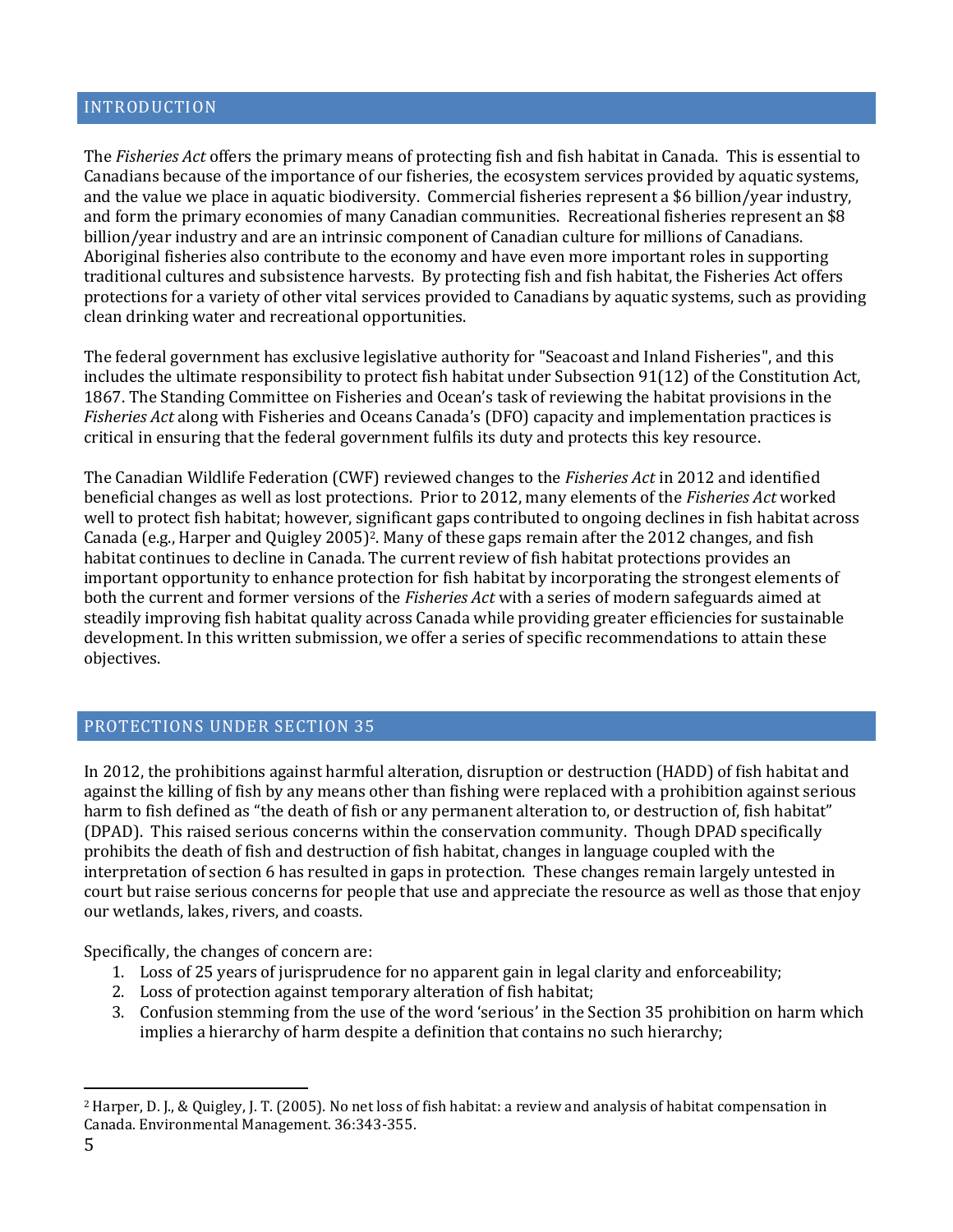- 4. Apparent shift in the underpinning science evidence base for enforcement and prosecution from physical habitat to fisheries productivity due to the language in Section 6; and
- 5. Confusion over where the Act applies on the landscape and in the ocean resulting from the requirement for a direct or indirect connection to a commercial, recreational, or aboriginal fishery.

## <span id="page-5-0"></span>RECOMMENDATIONS:

We propose the following actions to ensure regulatory clarity and positive long term outcomes for fish and fish habitat:

- 1. Amend the language of Section 35 to prohibit the "harmful alteration, disruption or destruction of fish habitat";
- 2. Remove the word 'serious' from Section 35 and the definition in Section 2;
- 3. Maintain the application of Section 35 to activities;
- 4. Amend the language of Section 35 or the definition in Section 2 such that the prohibition applies to all bodies of water that contain fish; and
- 5. Amend Section 6 by removing paragraph  $6(a)$  and correcting paragraph  $6(c)$ .

#### <span id="page-5-1"></span>RATIONALE:

Restore established jurisprudence by restoring HADD to the *Fisheries Act* and prohibit harmful disruption The case law established since 1986 around the protection of fish habitat from HADD provided certainty for proponents and prosecutors alike. The loss of this case law introduces uncertainty as to how the law will be interpreted and creates challenges in prosecuting offenders, thus placing fish habitat at risk. Because of case law established under HADD and the confusion stemming from the word 'serious', the CWF recommends returning to HADD over retaining the DPAD framework.

The removal of the word 'disruption' from the list of prohibitions eliminated protection of fish and fish habitat from the impacts of temporary alteration. For instance, spawning beds may be temporarily destroyed by a work, undertaking or activity (WUA) and reconstructed at the end of a project. The lack of spawning during this time could have lasting effects on fisheries populations (Koops et al. 2013)<sup>3</sup>. Restoring HADD will also restore prohibitions against the disruption of fish habitat.

#### Remove the word 'serious' from prohibition on harm

The inclusion of the term 'serious' before 'harm' is unnecessary and creates confusion. It implies that some forms of permanent harm to or alteration of fish habitat, or death of fish may not be sufficiently serious to warrant prohibition or require offsetting, even though the literal interpretation of the Act offers no such distinction. Indeed, this appears be how Fisheries and Oceans Canada's (DFO) interprets the legislation when creating a system of triage for 'minor' works (see below for a detailed analysis). Even though such works can have non-zero residual impacts on fish habitat, these impacts are apparently interpreted by DFO as insufficiently serious to require an authorization and associated offset. This contravenes advice by DFO's scientists, who concluded that "*the net outcome of each project not requiring authorization (must) be either zero death of fish or residual impact on habitat or, an improvement in habitat.*" (Rice et al. 2015)4. It remains uncertain whether courts will follow this scientific interpretation, or will assign an arbitrary

<sup>3</sup> Koops, M.A., M. Koen-Alonso, K.E. Smokorowski and J.C. Rice. 2013. A science-based interpretation and framework for considering the contribution of the relevant fish to the ongoing productivity of commercial, recreational or Aboriginal fisheries. DFO Can. Sci. Advis. Sec. Res. Doc. 2012/141. iii + 28 p.

<sup>4</sup> Rice, J., Bradford, M. J., Clarke, K. D., Koops, M. A., Randall, R. G., & Wysocki, R. (2015). The science framework for implementing the fisheries protection provisions of Canada's fisheries Act. Fisheries. 40:268-275.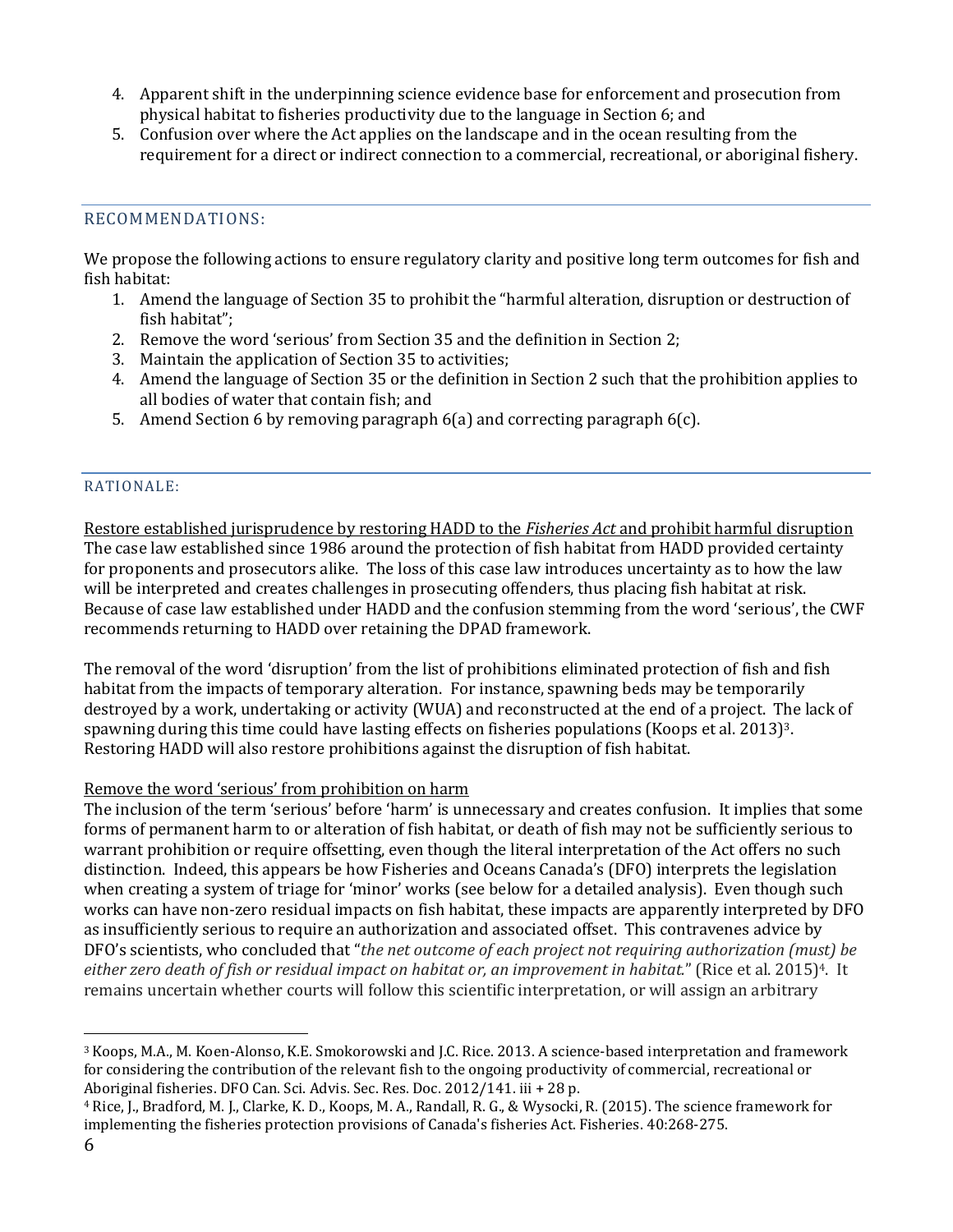threshold between 'minor' and serious harm. Because of this ambiguity and the lack of a legal definition distinguishing 'serious' from 'non-serious' harm, this term should be removed from the Act.

### Maintain application to activities

The 2012 changes added 'activities' to the list of prohibitions, along with works and undertakings. This provided added protection against activities such as riding all-terrain vehicles through a stream, which can damage the stream bed and increase siltation. Such activities harm fish habitat yet were not previously subject to the Act because they were not considered a work or undertaking that required authorization. The addition of 'activities' to 'works and undertakings' should be maintained.

#### Apply the prohibition to all fish and fish habitats

Prior to 2012, the *Fisheries Act* protected habitat for all fish species. The 2012 changes restricted the prohibition of serious harm to fish that are part of a CRA fishery or fish that support such fisheries. This change introduced considerable regulatory uncertainty, first in identifying which species are considered part of a fishery. The Fisheries Protection Policy Statement (FPPS) defines these species as follows: "Fish that are part of commercial, recreational or Aboriginal fisheries are interpreted to be those fish that fall within the scope of applicable federal or provincial fisheries regulations as well as those that can be fished by Aboriginal organizations or their members for food, social or ceremonial purposes or for purposes set out in a land claims agreement." Ambiguity arises for instance, when attempting to identify which species could not be fished by Aboriginal organization members for food, or how the wording of each provinces' recreational fisheries regulations affects protection.

Attempting to apply protection to some fish species but not others is inconsistent with DFO's Sustainable Fisheries Framework because it undercuts ecosystem-based and precautionary approaches to fisheries management. Canada has adopted the principle of ecosystem-based fisheries management, which is internationally recognized as necessary for the long-term sustainable management of fisheries. This principle acknowledges that fisheries cannot be managed by focusing on target species alone. Instead, nontarget species, habitats, and ecosystems must be accounted for in management decisions, including the interactions between target species and their predators, competitors and prey species.

Likewise, the precautionary principle calls for caution when scientific knowledge is uncertain. Though distinguishing between unimportant and important species seems intuitive to the layman, such distinctions remain theoretical and unsupported by empirical scientific evidence in most cases. Aquatic ecosystems are complex, and it is incredibly difficult to predict the ecosystem-level response of the loss (or reduction in abundance) of any given species (see Kenchington et al. 2013<sup>5</sup> for a review of the challenges in identifying which species support a fishery). To improve regulatory certainty, uphold the precautionary principle and apply an ecosystem-based approach to protecting fish and fish habitat, the CWF recommends amending the language of Section 35 such that the prohibition applies to all bodies of water that contain fish.

#### Elimination of paragraph 6 (a) and modification of paragraph 6 (c)

Paragraph 6 (a) introduced a great deal of unnecessary complexity and obscurity into the *Fisheries Act* by focusing regulatory decisions on fisheries productivity. The CWF recommends that this section be removed, and that DFO return to focusing on managing fish habitat. Although the term "serious harm" is clearly defined in the *Fisheries Act* as any permanent destruction or alteration of fish habitat or death of fish, paragraph 6 (a) has led DFO to interpret harm as the contextual effects of a UWA on fisheries productivity. This was among the most dangerous changes in 2012 from a legal perspective, and creates an

l

<sup>5</sup> Kenchington, E., Duplisea, D.E., Curtis, J.M.R., Rice, J.C., Bundy, A., Koen-Alonso, M., and Doka, S.E. 2013. Identification of species and habitats that support commercial, recreational or aboriginal fisheries in Canada. DFO Can. Sci. Advis. Sec. Res. Doc. 2012/110. iv + 68 p.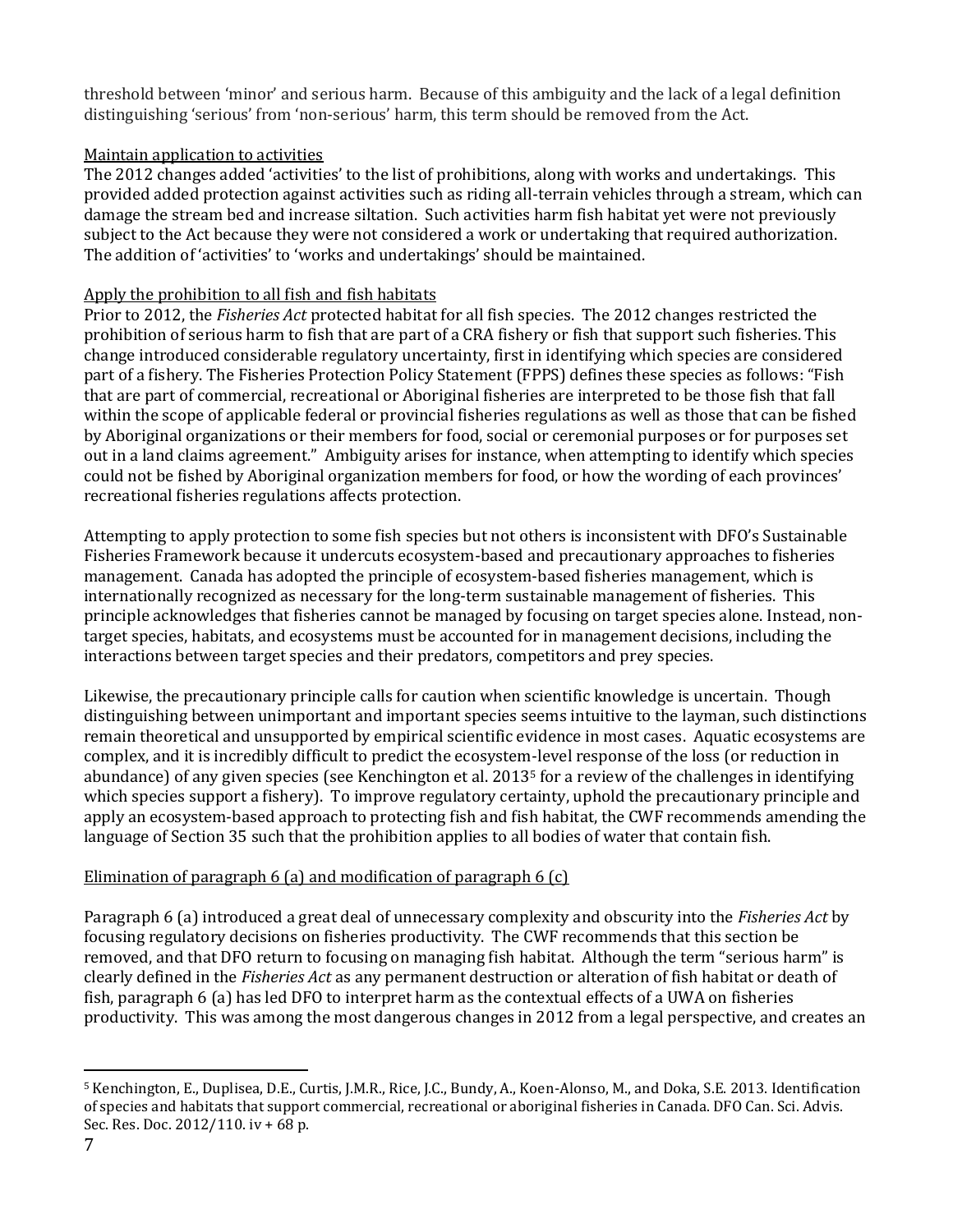unnecessarily complex and subjective process for developing and evaluating applications for authorizations.

Under the previous *Fisheries Act*, evidence that habitat was harmed or fish were killed was sufficient to lay charges and successfully prosecute. Demonstrating such harm was straightforward in court. Based on paragraph 6 (a), it is unclear whether the burden of proof has shifted from demonstrating simply that fish or fish habitat were harmed, to demonstrating that fisheries productivity was harmed. Though we acknowledge that the field of fisheries science has made great advancements in estimating and modelling fisheries productivity, the CWF maintains that this ecological concept is too vague to be the basis for enforcement of a prohibition. In most cases, productivity losses can only be modelled with high error. At best, years to decades of data on multiple parameters can support more specific estimates, but unlike the death of fish or the destruction of fish habitat, losses in productivity can rarely be explicitly quantitatively demonstrated.

A framework based on productivity is equally unsuitable for developing and evaluating applications for authorization because of the complexity of estimating productivity and the uncertainty surrounding estimates. If done properly (i.e., following guidelines developed in a recent series of Canadian Science Advisory Secretariat reviews), costs to proponents for developing an application for authorization could be exorbitant. It could take years to collect sufficient baseline data on each parameter and extensive analysis by a consultant with advanced ecological modelling skills. Similarly, review of such complex applications and calculation of appropriate offsetting ratios is resource-intensive for DFO. If done improperly or without rigour, the errors associated with estimates of productivity are high enough render any decision regarding appropriate offsets essentially subjective.

There are several major challenges in measuring or even estimating the effects of a UWA or project on fisheries productivity. Reviewing these illustrates how complex it is to demonstrate a link between a project and a decline in CRA fisheries productivity. Doing so requires information on the following processes and relationships:

- A. The current and natural variability in productivity of the affected CRA fishery or fisheries must be estimated
- B. A change in productivity must be identified and predicted
- C. A causal relationship must be identified between this change and the project
- D. The effects of the project on fish that support the fishery must also be estimated and linked to fisheries productivity
- E. The relative effects of the project in the context of other stressors and conditions must be identified.

For A., aside from large commercial fisheries, productivity of CRA fisheries has rarely been quantified. It varies annually and aquatic systems often support many species with productivities that interact through competition and natural variation. Some or all of these species can be affected simultaneously by a project. At best, productivity can be modeled with high uncertainty; however, it has not been quantitatively measured for the vast majority of fisheries across Canada.

For B., natural variability in productivity makes it difficult to discern the difference between an actual decline and natural fluctuation. Lower abundance in one year may simply represent random fluctuation or a response to variable natural conditions such as temperature and precipitation. Productivity would need to be measured for multiple years before and after a disturbance, with sufficient replication to control for natural variation. Some threshold would need to be identified (e.g., a 5% difference between the averages before and after the disturbance) to conclude that productivity had decreased. Such relationships can be modeled to inform management based on current knowledge of ecological relationships; however, demonstrating such changes quantitatively is for an individual project would be extremely costly and time consuming.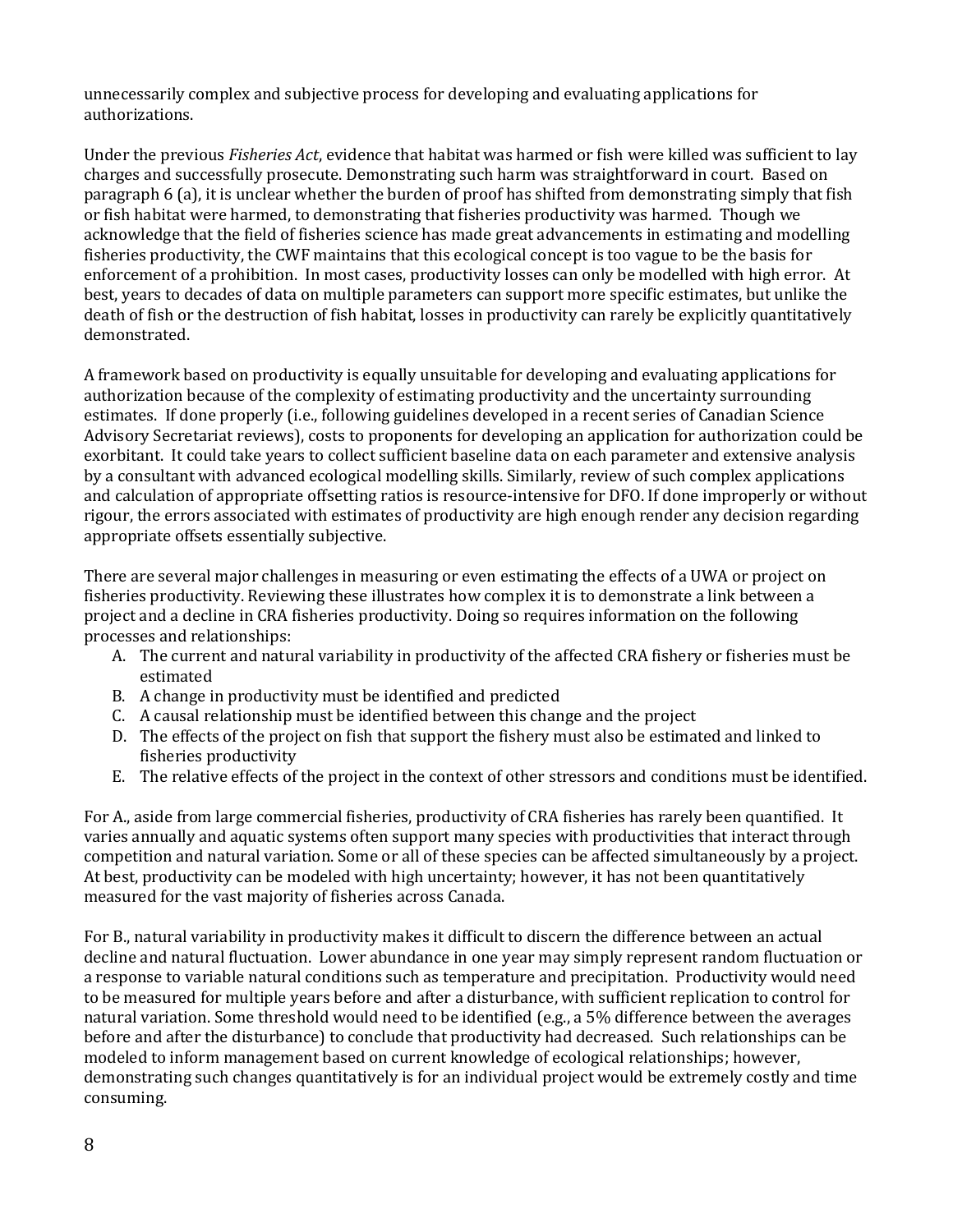For C., our ability to quantify the effects of a project on productivity remains limited. Even if a change in productivity is observed, demonstrating a cause-and-effect relationship between productivity and an individual disturbance while accounting for other effects is challenging. Detailed and replicated experimental designs can achieve this, but often require significant research funding and many years or decades of study. As an alternative, ecologists have studied such relationships at landscape scales, where fisheries and disturbances can be observed simultaneously across hundreds or thousands of lakes and rivers. Such studies provide insight into how various disturbances affect aquatic communities and are useful in informing fisheries management. However, they are insufficient to conclusively demonstrate the effects of an individual project on fisheries productivity.

For D., a species is only considered one that supports a CRA fishery if it is essential for sustaining the productivity of the CRA fishery (Kenchington et al. 2013). This is another concept that is simple to understand but remarkably complex to demonstrate. For instance, the simplest type of direct support is provided by prey species, but even determining whether or not a given prey species is *essential* is highly challenging. Based on a review by DFO scientists, the following factors may affect whether or not a prey species is considered essential (Kenchington et al. 2013):

- The CRA species' diet as a larva
- The CRA species' diet as a juvenile
- The CRA species' diet as an adult
- Sex-specific differences in the CRA species' diet
- Seasonal shifts in the CRA species' diet
- Whether the CRA species has a specialized diet at any life stage
	- $\circ$  This requires analysis of whether the specialized prey species is more common in the diet than in the environment
- Whether the CRA species' productivity varies in response to prey species productivity, or with it (i.e., because both species are responding to the same environmental conditions)
- The calorific value of the prey species
- Essential nutrients provided by a prey species

This list of considerations is only for prey species. Many other species directly or indirectly support CRA fisheries in different ways, such as by modifying the environment, or acting as keystone species or apex predators (Kenchington et al. 2013). Each ecological role is equally difficult to quantify, and most aquatic ecosystems in Canada have multiple species and thousands of ecological relationships to consider.

For E., DFO has developed a system for assessing the relative effects of a project in the context of the cumulative effects of multiple stressors on fisheries productivity. This began with the development of productivity-state curves and identification of ecological thresholds. Figure 3 represents how fisheries productivity responds to the cumulative effects of all stressors. Though natural patterns vary widely from this theoretical figure, the main concept is that ecosystems are resilient to some level of harm and that fisheries productivity will not decline until a certain threshold of harm is reached. After this point, productivity will decrease with further change to the ecosystem, until the fishery is eliminated.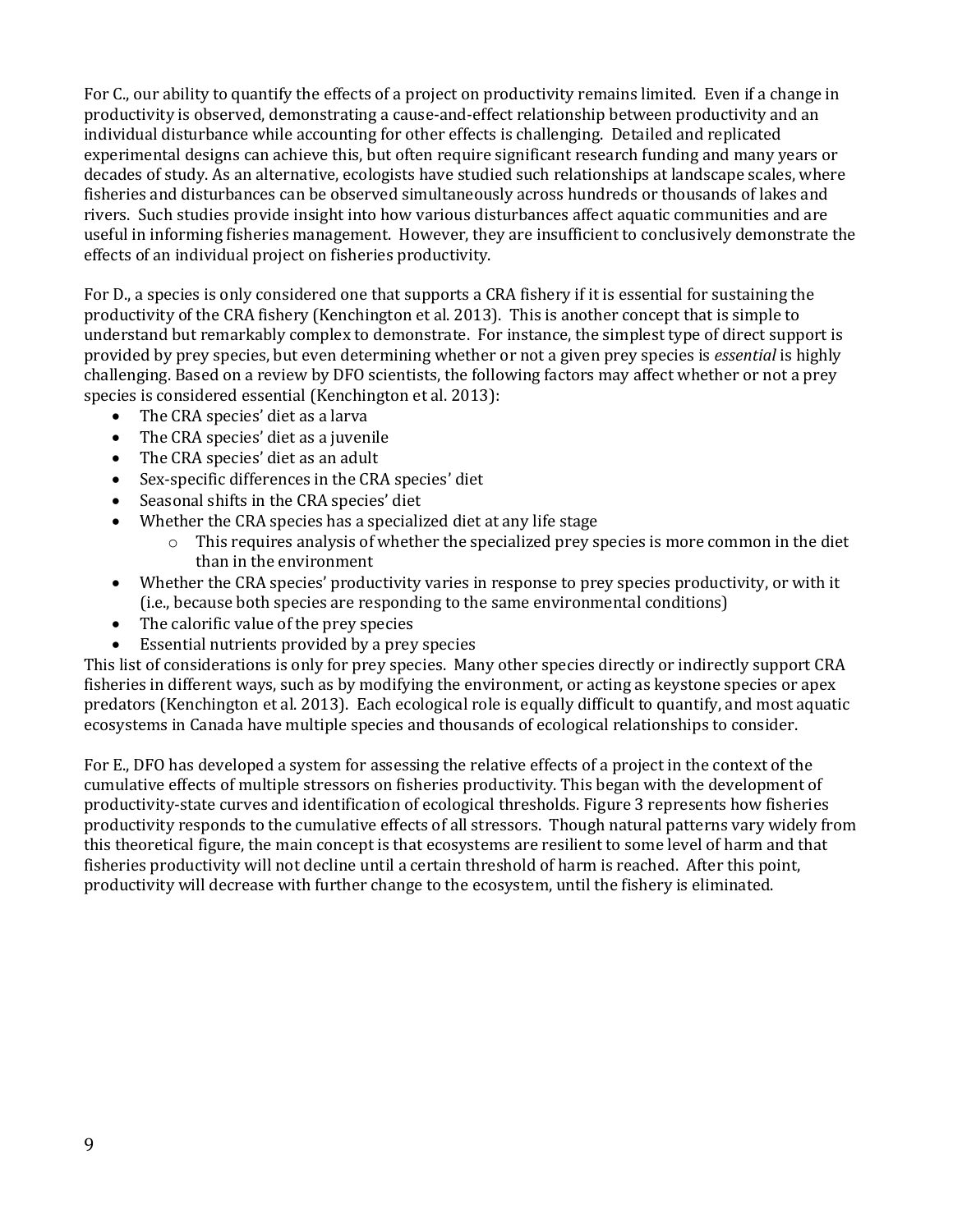

Figure 3: Schematic framework of how the ongoing productivity of CRA fishery species may be impacted by change to the state of the affected species or habitats. The X-axis indicates state as measured along a continuum from good (left) to poor (right). The Y-axis indicates productivity as measured along a continuum from low (bottom) to high (top). Four reference points are identified: S1 is the threshold below which change to the affected species or habitats has little or no impact on productivity of fishery species but above which additional change to the affected species or habitats translates into reduced productivity of the fishery species; S2 represents the point where cumulative change to the affected species or habitats is great enough that its contribution to the ongoing productivity of CRA fishery species is eliminated and the fishery is depressed; P1 represents the benchmark reference productivity of the CRA fishery species; P2 represents the depressed productivity of the CRA fishery species under maximum cumulative change to the affected species or habitats. Figure and description copied from Koops et al. 2013.

A scientific review by Koops et al. (2013) was conducted by DFO to support offsetting decisions. They recommended estimating the offset required to address the relative effects of a project in the context of all other stressors in an ecosystem. In this context, some projects occurring in nearly pristine ecosystems may not require an offset. Similarly, offsets would not be required in ecosystems that are so altered that fisheries have been eliminated. Conversely, proponents conducting UWAs in modified ecosystems may need to provide larger offsets because their project has a greater relative effect on productivity than one in a pristine ecosystem.

The response of productivity to change varies widely depending on the type of change, and multiple stressors can have synergistic or even antagonistic responses. Even for one type of stressor, different ecosystems and fisheries can respond in very different ways (Rice et al. 2015). Quantifying the actual change in productivity attributable to a project in the context of all existing stressors places a heavy burden on proponents, who would need to hire ecological modellers to assess current ecosystem conditions and predict the contextual effects of a WUA (de Kerckhove 2015)<sup>6</sup>.

The uncertainty associated with estimating the effects of a project on fisheries productivity creates opportunities to minimize projections of loss. Proponents wishing to reduce offsetting costs can develop ecological models with subjective measures to identify scenarios where their projects have minimal effects

<sup>6</sup> de Kerckhove, Derrick T. 2015. Promising Indicators of Fisheries Productivity for the Fisheries Protection Program Assessment Framework. DFO Can. Sci. Advis. Sec. Res. Doc.  $2014/108$ . vi + 69 p.

l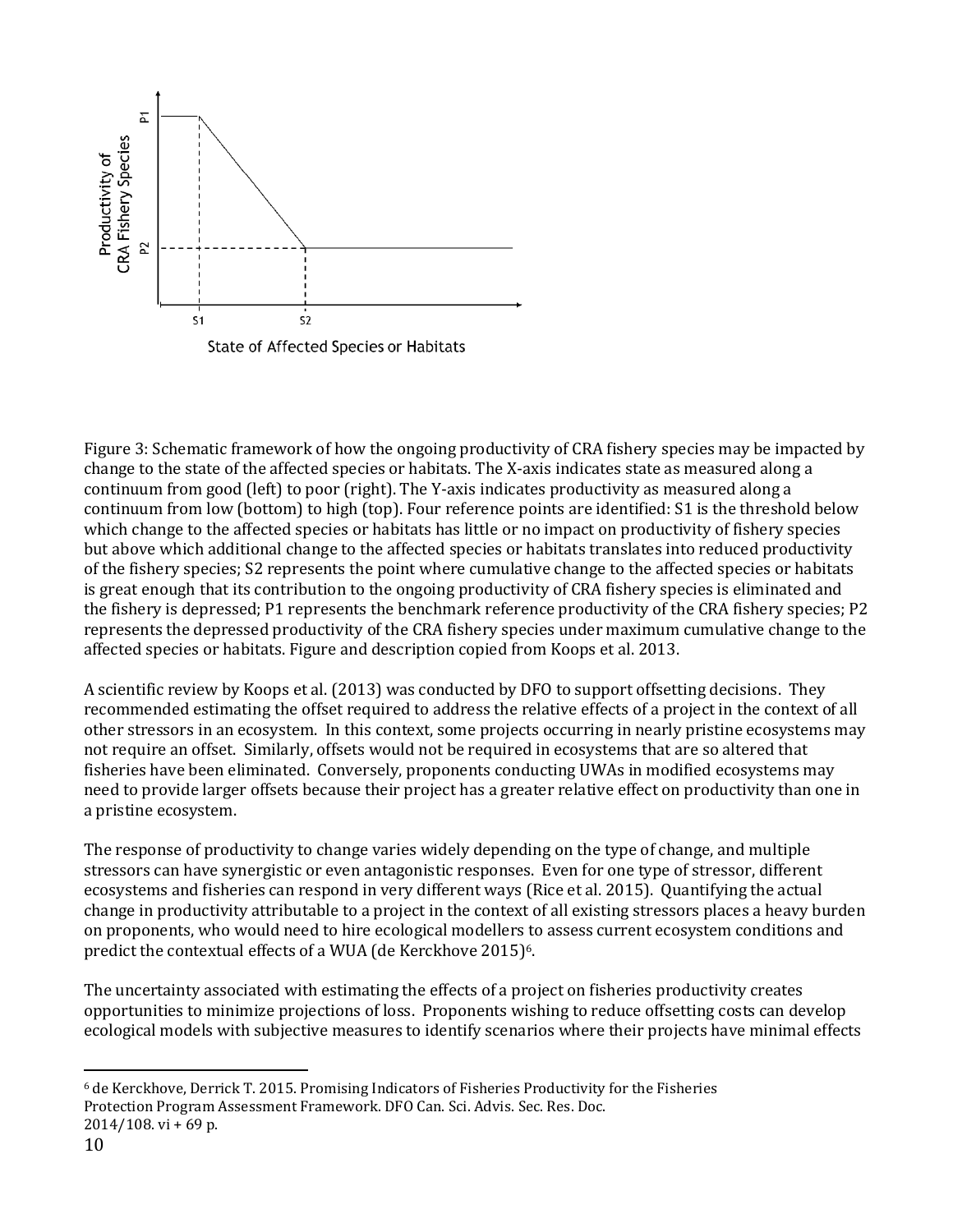on productivity. Proponents could argue that the relative effects of the project are small compared to other stressors, or could suggest that the current ecosystem is in a pristine or degraded state. In such states, productivity-state curves predict a minimal response of productivity to disturbance. Or, proponents can simply develop a model with a favourable mean and error term.

Because of the complexity and uncertainty surrounding estimating fisheries productivity and how it responds to UWAs, the CWF believes it to be an inappropriate foundation for individual regulatory decisions. The excellent work by DFO scientists in developing a science-based framework for linking development projects to fisheries productivity has great value in informing implementation of the *Fisheries Act*. However, such tools are more appropriate for the development of policies and practices than for evaluating individual projects. To simplify the regulatory process, increase regulatory certainty, and improve efficiency, the CWF recommends eliminating paragraph 6 (a), and returning to focusing on managing fish habitat directly.

Paragraph 6 (c) states "whether there are measures and standards to avoid, mitigate or offset serious harm to fish that are part of a commercial, recreational or Aboriginal fishery, or that support such a fishery". However, this misinterprets a critical distinction between avoidance and mitigation. When proponents avoid all harm, no offset is required. What harm cannot be avoided can be mitigated but by definition, mitigation means that harm is reduced rather than eliminated. The residual harm must still be addressed by offsetting. Projects that cannot avoid all harm should mitigate *and* offset when possible, or simply offset if mitigation is not possible. As such, the CWF recommends that this paragraph be revised to state "whether there are measures and standards to avoid or mitigate and offset harm to fish or fish habitat".

# <span id="page-10-0"></span>PROTECTIONS UNDER SECTION 20 (FISH PASSAGE)

Connectivity is a vital element of fish habitat. Fish use different habitats during different parts of their life cycles, and fisheries productivity depends on the ability of fish to move freely among these habitats. Section 20 of the *Fisheries Act*, which addresses fish passage, is therefore related to this review. However, fish passage has received little attention to date from the Standing Committee on Fisheries and Oceans and their witnesses. The CWF has identified several beneficial changes to Section 20 that should be retained, and recommends additional important modern safeguards that should be considered in this review.

The language in the *Fisheries Act* relating to fish passage provisions was simplified and reorganized to improve clarity. Section 20 previously applied only to the "owner or occupiers of any obstruction", but now refers more clearly to the "person who has the charge, management or control of an obstruction or any other thing that is harmful to fish". Subsection 20(1) now provides the minister with the power to require studies, analysis, samplings, and evaluations for anything that harms fish or prevents fish passage. Previously, the minister did not have the ability to require studies beyond the process of issuing an authorization for a work or undertaking. This is a positive step towards evidence-based management.

Section 6 now applies to Subsection 20(2), providing greater clarity of the factors the minister must consider when addressing fish passage issues. In association with this change, the scope of the minister's considerations under subsection 20(2) was changed from "necessary for the public interest" to "necessary to ensure the free passage of fish or to prevent harm to fish". Additionally, the previous act referred only to obstructions or things that bar fish passage, whereas the 2012 changes expanded this section to include obstructions or things than harm fish.

Paragraph 20(2)(g) is highly similar to the previous subsection 22(3) in terms of fisheries protection. The issue is that neither section appears to have been widely enforced. The Environmental Commissioner of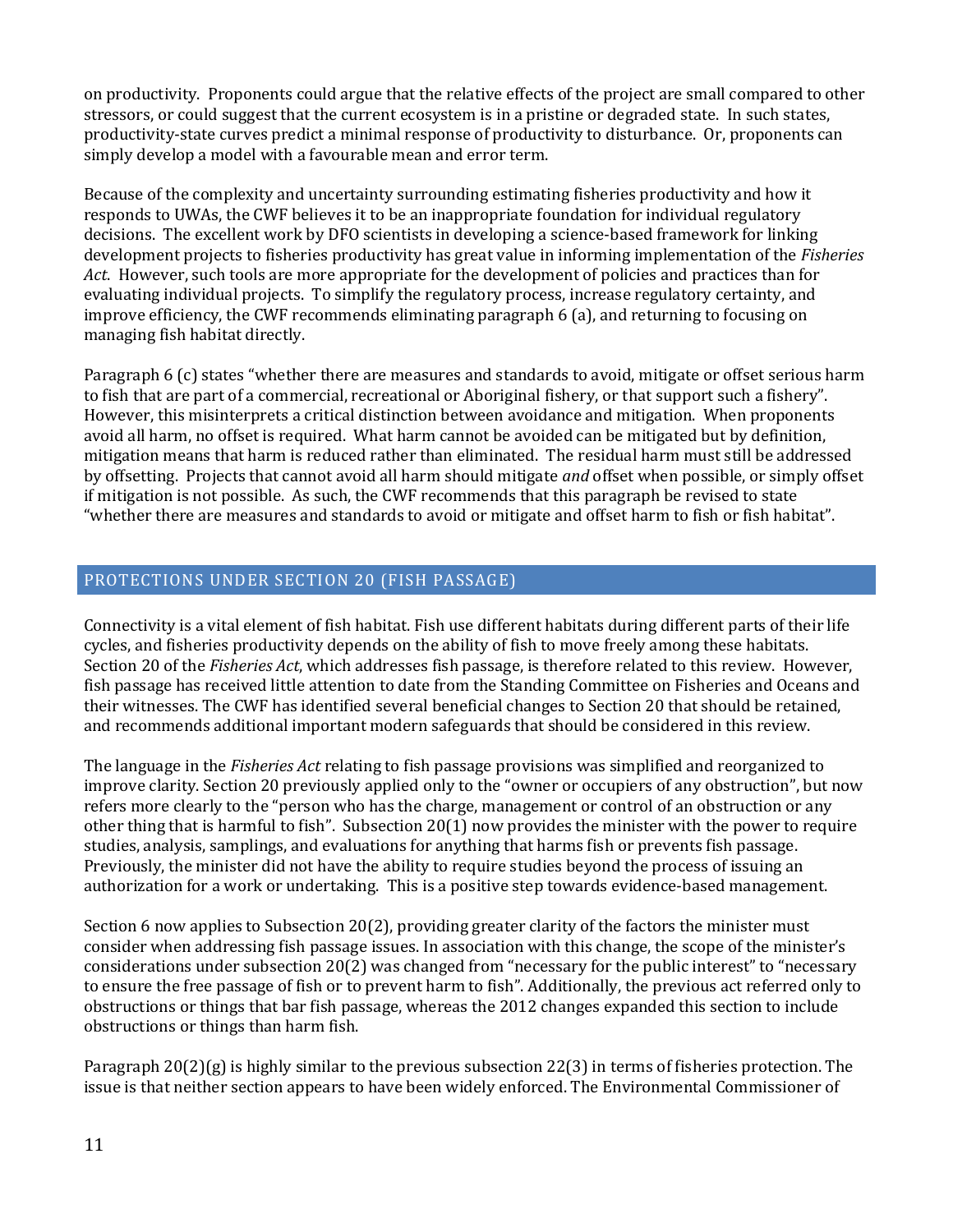Ontario's 2014-2015 report<sup>7</sup> illustrates the severity of this issue: "Under the Fisheries Act, the federal Minister of Fisheries and Oceans may put conditions on dams and make orders to prevent harm to fish or to ensure fish passage, including ordering a dam owner to construct a fishway. However, this discretionary power has rarely, if ever, been used to require the installation of a fishway in Ontario; Annual Report 2014/2015 131 of the more than 2,500 dams in Ontario, less than 50 (2 per cent) have been identified as having a fishway. Likewise, of the more than 200 waterpower dams in the province, only a couple have a permanent fishway." Though the CWF is aware of one recent instance where an authorization for renovation works required effective fish passage (14-HCAA-00373 for the Chaudière Hydro Limited Partnership), the widespread lack of application of ministerial discretion to require fish passage is deeply concerning.

Based on current scientific knowledge of the importance of connectivity, a vital modern safeguard would be to require fish passage at all obstructions where migratory fish (including fish that migrate exclusively within freshwaters) are or may be present. The CWF recommends that subsection 20(2) be altered so that fish passage is required by law, granting the minister the discretion to issue an exemption after considering and addressing revised Section 6 factors. This discretion should have enforceable, science-based limits.

Additionally, DFO should direct staff to review existing barriers to fish movement and create a plan for restoring fish passage across Canada. Given the number of barriers that currently exist without fish passage, this issue cannot be resolved immediately without major economic consequences. However, a process must be identified to gradually restore the environmental benefits of fish passage over the next several decades in an economically feasible manner.

# <span id="page-11-0"></span>IMPLEMENTATION AND CAPACITY

## Project review and "minor" works

A new service standard was issued requiring DFO to issue authorization decisions within 90 days of an application for authorization (previously, DFO took approximately two years). Simultaneously, the number of fish habitat managers responsible for the review and authorization of WUAs decreased drastically. Based on this service standard, staff capacity, and DFO's current service delivery model, the organization is severely understaffed. To compensate, DFO established a system of triage for requests for review and applications for authorization based on risks of serious harm to fish and fish habitat. Under this system, a triage team reviews all requests and applications, and identifies 'low-risk' projects for which no authorizations are required. Instead, a letter of advice is issued and proponents undertake the UWA without an offset. This is currently the result for a majority of requests for authorization. The number of authorizations issued has decreased drastically since 2012 (Olszynski 2015), a change that cannot be attributed to declines in economic development or changes in development practices that eliminate harm to fish habitat.

DFO's triage process is based on a risk-assessment framework carried over from the previous regulatory regime. Under both regulatory regimes, DFO's risk assessment framework is based on the sensitivity of fish habitat and the scale of negative effects of the WUA (Figure 2). Under the previous regime, DFO had adopted an extra-regulatory process to exempt projects from authorizations if they were deemed low risk. Due to restricted staff capacity under the current framework, the level of risk requiring an authorization appears to depend on the number of authorization requests received. To meet their 90-day service standard for authorization, DFO simply triages lower-risk projects until the number of projects requiring review is sufficiently low that all can addressed on time given current staff capacity. What is unclear is

<sup>7</sup> Environmental Commissioner of Ontario. (2015). Small things matter: annual report 2014/2015.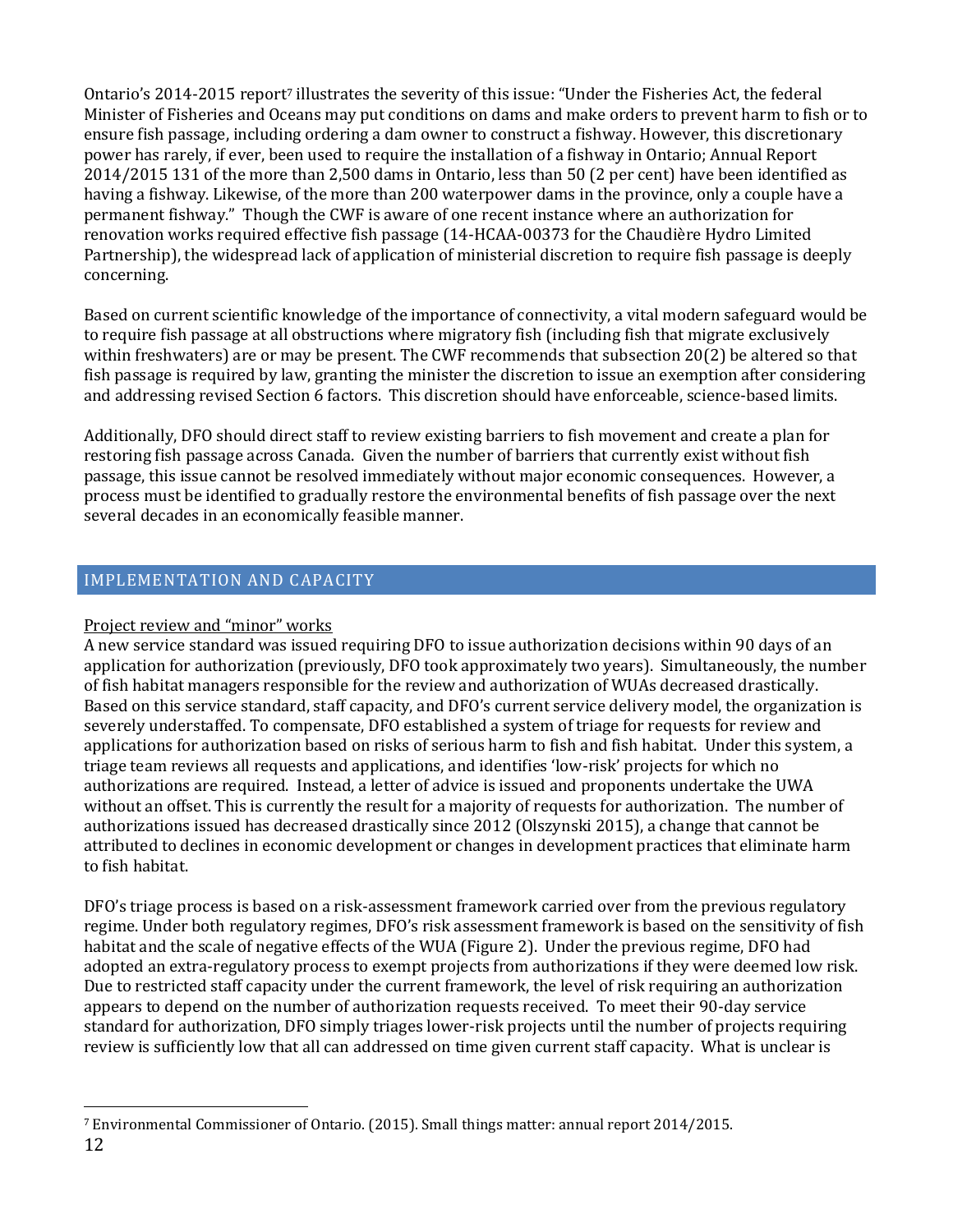whether medium risk or even high risk projects could be triaged and permitted without an authorization or offset depending on the number of requests for authorization relative to staff capacity.

Low-risk projects are now being addressed via the fallacy of 'minor' works. 'Minor' works are presumably WUAs that have low risk of causing major harm to fish habitat; however, this extra-regulatory term does not appear in the Fisheries Act, the Regulation on Applications for Authorization under Paragraph 35(2)(b) of the Fisheries Act Regulations (SOR/2013-191), DFO's Fisheries Productivity Investment Policy (FPIP), or DFO's FPPS. Though 'minor' works have a lower risk of causing major harm to fish or fish habitat, they still cause residual harm if all damage or alteration to fish habitat cannot be avoided. The legal definition of serious harm refers to any permanent destruction or alteration of fish habitat, without placing a lower threshold on the magnitude destruction or alteration. As such, by establishing thresholds where offsets are not required for 'minor' works that cause some permanent residual destruction or alteration of fish habitat, the Minister is failing to fulfil his obligation under the *Fisheries Act* of prohibiting serious harm.





A group of DFO's leading habitat scientists clearly described the consequences of failing to fully offset harm caused by 'minor' works (Rice et al. 2015). They concluded "In development of the science framework for FPP implementation, attention turned often to the potential cumulative losses of productivity from multiple occurrences of projects that individually might have impacts too small to link to declines in fisheries productivity, particularly if the fisheries occur on other life history stages or in places removed from the activities causing the impacts. It was concluded that risk of failure to achieve the intent of the FPPs can only be managed with a decision rule that requires *the net outcome of each project not requiring authorization to be either zero death of fish or residual impact on habitat* or, an improvement in habitat. For projects requiring authorization because they cannot be conducted without potentially detrimental habitat impacts or death of fish, these resultant impacts have to be fully offset in ways that take into account both fishery management objectives and the public good." The CWF does not recommend a return to requiring individual offsets for all small projects that leave residual harm to fish habitat; however, some mechanism for addressing this harm must be provided. Modern safeguards for offsetting small residual impacts on habitat are discussed below under cumulative effects.

Self assessment and public registries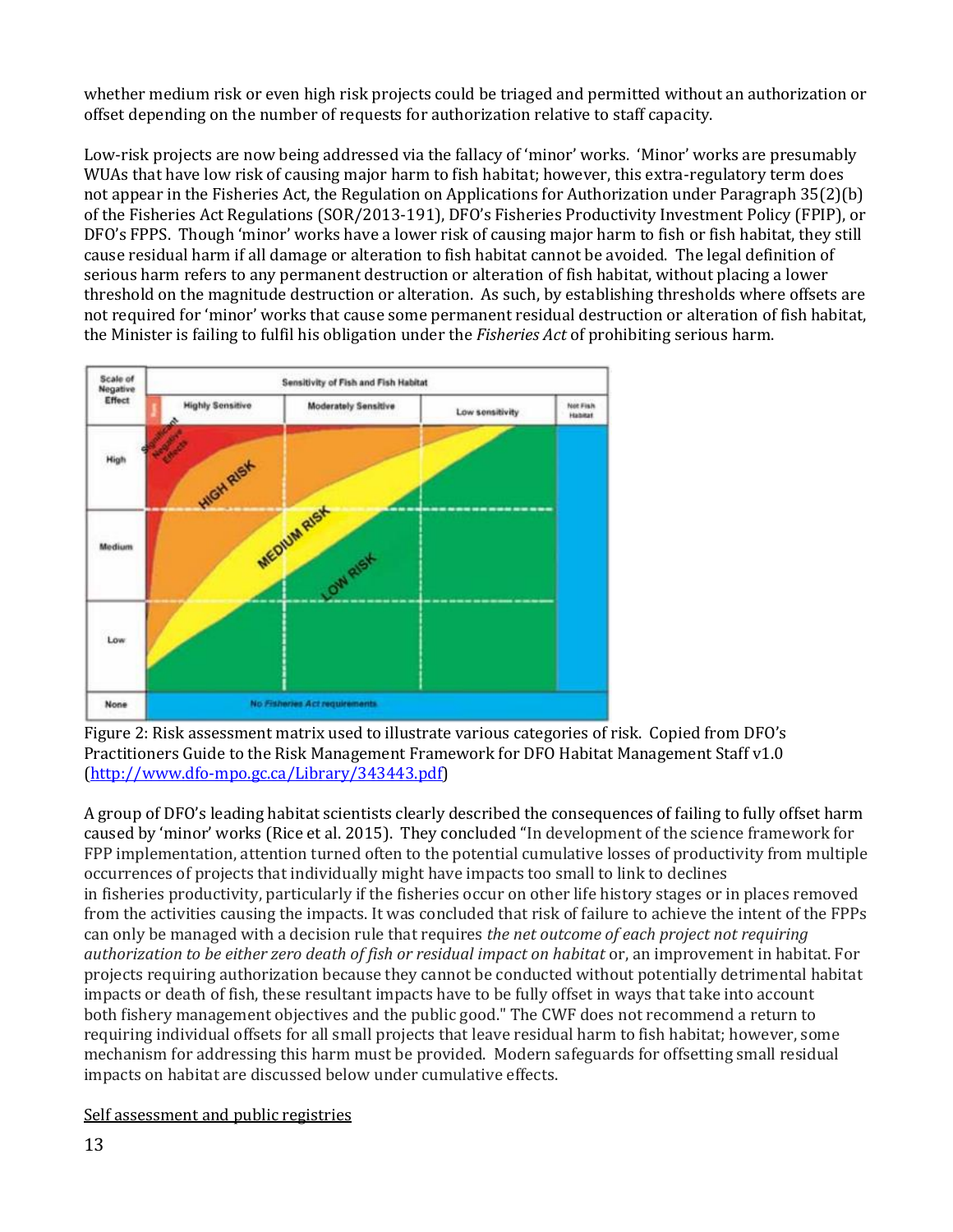Modern environmental protection requires oversight by government agencies. The CWF supports processes that increase efficiencies for both proponents and DFO, but efficiencies must not create unnecessary risks for fish and fish habitat. The recently introduced self-assessment process gives proponents the power to decide whether or not they need to request an authorization from DFO for a WUA. This creates a lack of accountability and oversight. The CWF acknowledges that not all WUAs should require individual reviews and authorizations, but recommends a registry coupled with operational statements describing conditions for prescribed works as an efficient alternative to the current selfassessment process.

All projects occurring in, on, or near waters should be reported by proponents to a publically accessible registry. Classes of prescribed works that avoid or mitigate harm can be developed (e.g., based on DFO's previous operational statements), and permits can be issued automatically when such projects are registered. For such prescribed works, the procedures that must be followed to avoid harm can be detailed on the permit. This should be coupled with a routine auditing process that includes random on-site reviews of a subset of projects by fisheries officers to ensure that permit conditions are met.

If a proponent is planning a novel WUA that is not regulated as a prescribed works, they should be required to submit a request for review or application for authorization. A letter of advice may be offered and no offset required if the proponent demonstrates that they can fully avoid harm. Otherwise, some form of offset must be required. Letters of advice and authorizations should also be posted on a publicly accessible registry.

The CWF recommends establishing a public registry and permitting process for all WUAs, and automating this where possible to improve efficiency. Requirements for a permit, letter of advice, or authorization would shift the current reactive authorization scheme to an affirmative authority permitting process. This would ensure that all projects with potential effects on fish habitat are tracked and can be reviewed individually or analyzed in aggregate to inform program-level evaluations and decisions.

#### The capacity of DFO to deliver on fish and fish habitat protection through project review, monitoring, and enforcement

Decreases in DFO staff capacity over the past decade and especially after 2012 represent the primary source of lost protections to fish and fish habitat in Canada. If there was no actual 'gutting' of the *Fisheries Act*, there was certainly a gutting of DFO. For instance, the number of DFO offices in Ontario was reduced from nine to one. The CWF recommends providing DFO with sufficient resources to enforce the *Fisheries Act*, develop policies and guidelines that improve practices and efficiency, thoroughly review proposed projects, and monitor the resource and program outcomes.

The decrease in the number of DFO's enforcement officers is deeply concerning. This has sent a message to proponents that there is little risk of prosecution. The government of Canada could immediately restore considerable lost protection by restoring DFO's enforcement capacity, then publicly stating that fish habitat is protected and that the *Fisheries Act* will be rigorously enforced. Enforcement is a critical component of environmental protection; environmental regulations and management programs only succeed if they are sufficiently enforced. The CWF recommends providing DFO with sufficient resources to enforce the *Fisheries Act,* including auditing self-assessed or permitted UWAs and investigating public reports of *Fisheries Act* violations.

Decreases in DFO staff capacity have limited the organization's ability to develop more efficient processes such as defining prescribed works and waters, and to issue authorizations for all projects that harm fish habitat. Implementation of the new *Fisheries Act* required considerable investment by DFO policymakers via the creation of the FPP and associated policies and guidelines. Likewise, DFO scientists supported implementation via a series of Canadian Science Advisory Secretariat reviews. Four years after the revisions to the *Fisheries Act*, development of this program remains underway as evidenced by the lack of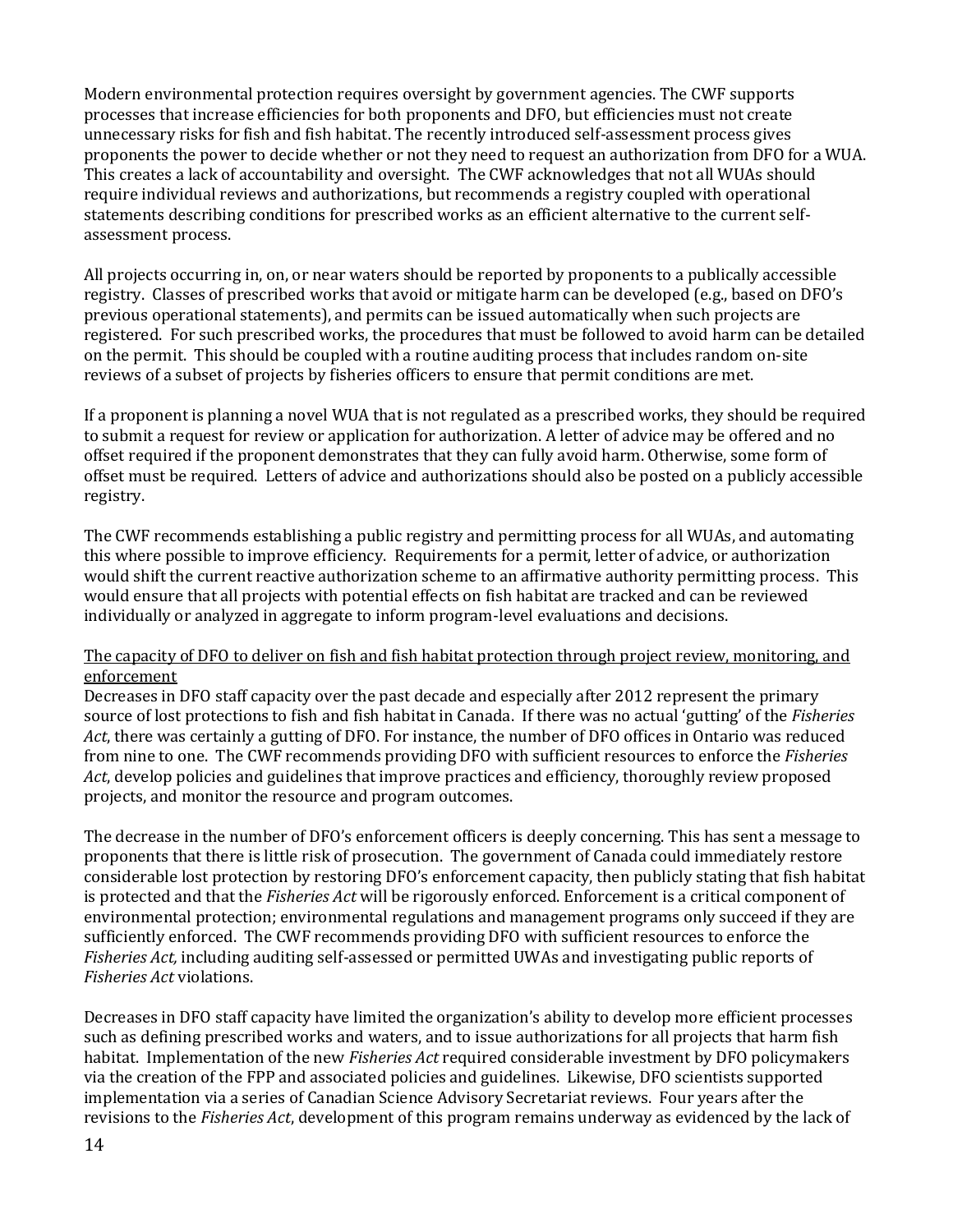definitions of any prescribed works or waters or ecologically significant areas. It has led to the creation of a system of triage for requests for authorizations, whereby offsets are not required for WUAs that harm fish or fish habitat, in contravention of DFO's legal obligations under the *Fisheries Act*. Restoring DFO's staff capacity to issue authorizations would restore the protection that was lost when this system of triage was implemented. Increasing DFO's policymaking and partnership building capacity would hasten the development of more efficient processes that can promote sustainable development while protecting the environment. The CWF recommends increasing DFO's staff capacity to conduct research to support implementation of the *Fisheries Act*, to develop efficient policies and processes under the *Fisheries Act*, and to ensure that all projects that harm fish are reviewed and appropriately offset. If government resources are limited, a cost-recovery model could be developed by charging an appropriate fee for project reviews.

Prior to 2012 and since then, DFO has not conducted monitoring, particularly in freshwater systems. DFO habitat managers are focused on issuing authorizations while DFO's Science Branch is focused on developing mechanistic understanding of ecosystem functioning to support fisheries management. No branch of DFO has accepted responsible for designing and implementing routine monitoring programs to assess the status of fish habitat across Canada. Such monitoring data are essential for establishing baselines, setting goals and objectives for DFO's programs, and assessing outcomes and success. Monitoring data also enhance opportunities to learn more about the effects of disturbances and the success of restoration projects, by providing data on conditions before projects are undertaken or disturbances occur. The CWF recommends establishing an efficient and scientifically sound monitoring program as a critical modern safeguard to support management of CRA fisheries.

# <span id="page-14-0"></span>MODERN SAFEGUARDS

# <span id="page-14-1"></span>SECTION 6 FACTORS

The creation of section 6 helped to clarify what factors the minister must consider before exercising any powers under section 35; however, it lacks many of the standard safeguards associated with modern environmental law. The CWF recommends adding the following modern environmental law principles to the list of factors that the minister should consider when issuing an authorization:

- o The precautionary principle
- o Ecosystem-based management
- o The polluter pays principle, or the internalization of environmental costs
- o Intergenerational equity

The inclusion of the term "public interest" is ambiguous and has increased uncertainty regarding how the Act will be applied. The CWF interprets the public interest as referring to the protection of fish (and therefore fish habitat) as a renewable public resource; however, this could also be interpreted as the public's interest in economic development or social preferences. Essentially, it is so vague as to be meaningless. Section 6.1 could provide clarity that the public interest specifically refers the sustainability of CRA fisheries, but section 6.1 is not directly linked to the factors that the minister must consider. The CWF recommends providing clarity in the legislation that the term 'pubic interest' refers to the minister's responsibility to protect fish and fish habitat as a public resource. Section 6 offers the minister considerable latitude to authorize harm to fish and fish habitat. The CWF recommends that this discretion needs enforceable limits, which should also be specified in section 6.

#### <span id="page-14-2"></span>NET GAIN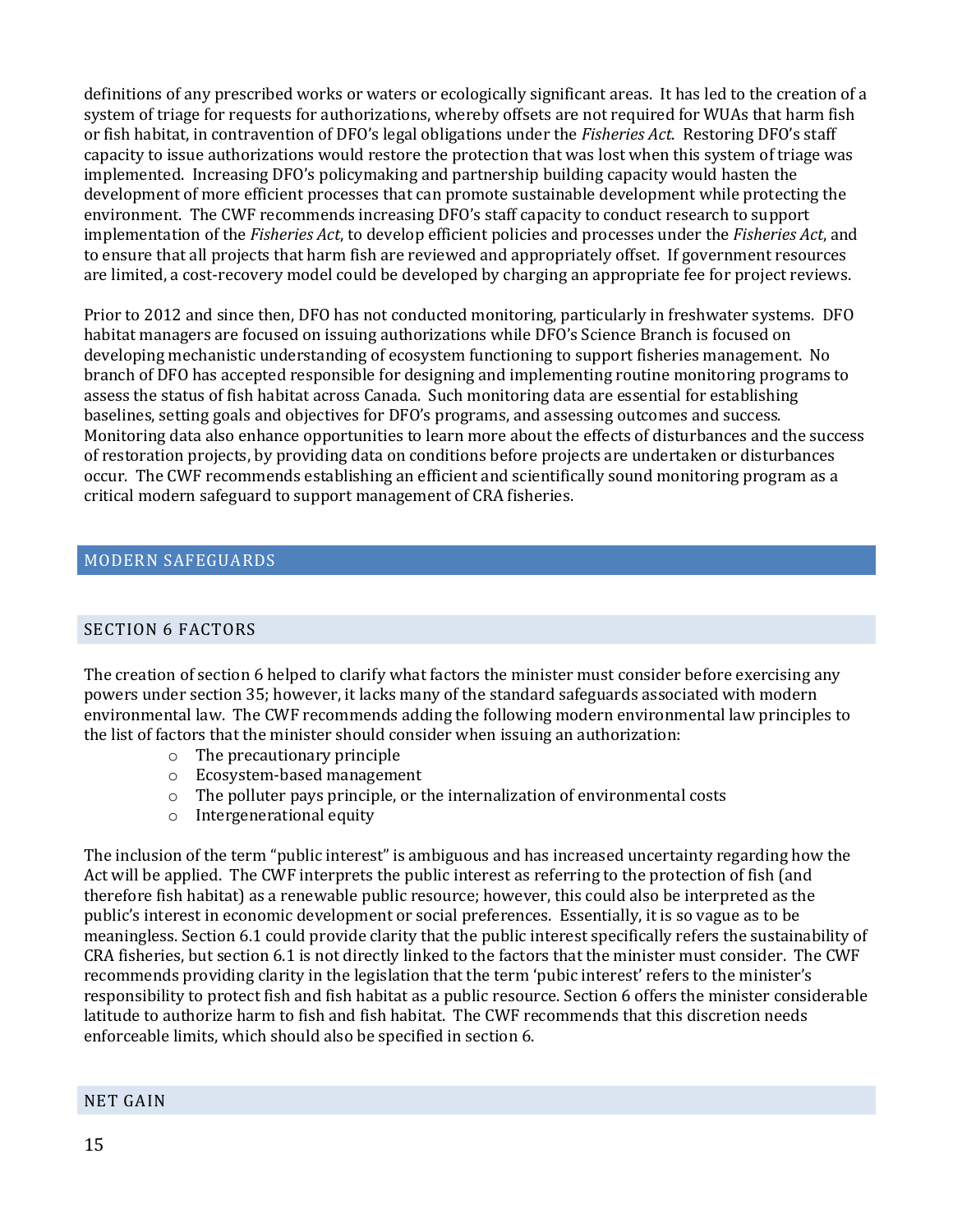Given historic harms to fish habitat and the slow net loss that has occurred in recent decades, DFO has a responsibility to not only prevent further harm to fish habitat but to also restore aquatic ecosystems. The CWF recommends that DFO restores the overarching policy goal of net gain of fish habitat.

This important goal was lost with DFO's previous Fish Habitat Policy, which explicitly stated that: "The guiding principle of DFO's Fish Habitat Policy is to ensure "no net loss" in productive capacity of fish habitat. This is achieved by balancing unavoidable habitat losses with habitat replacement on a project-by-project basis. As well, DFO has an overall goal to achieve a "net gain" of habitat by: (1) habitat conservation (i.e., protection); (2) habitat restoration; and (3) habitat development."

### Conversely, DFO's FPPS states more vaguely that:

"The goal of the Department in applying this Fisheries Protection Policy is to provide for the sustainability and ongoing productivity of commercial, recreational and Aboriginal fisheries."

## Similarly, DFO's FPIP states that:

"The objective of the fisheries protection regime is to maintain or enhance the ongoing productivity and sustainability of commercial, recreational and Aboriginal fisheries."

Though this later objective incorporates enhancement, it still falls back on the possibility of 'maintaining' the status quo for fisheries productivity. The CWF recommends replacing these statements with: "DFO has an overall goal to achieve a "net gain" of habitat by: (1) habitat conservation (i.e., protection); (2) habitat restoration; and (3) balancing unavoidable residual habitat losses with additionality in habitat offsets on a project-by-project basis."

This would ensure that DFO's efforts are focused on both protection and restoration. In addition to restoration efforts, the CWF recommends that a requirement for 'net gain' be formally established for offsets. Fisheries are likely to decline over time under a "No Net Loss" offsetting policy for four reasons:

- 1) Time lags in construction. Many offsets are not constructed until after a WUA begins or is completed. Fisheries benefits are lost during this time and not addressed by a 1:1 offset;
- 2) Time lags in development of offset functionality. Many offsets do not instantaneously provide fisheries benefits. Time may pass before they are colonized, either by the target species or by other species that will ultimately attract and support the target species. Losses occur until the offset becomes fully functional;
- 3) Uncertainty in offset performance and in value of lost habitat. Restoration ecology remains an emerging discipline, and our ability to create or restore habitats that function exactly as intended is limited. A restored habitat rarely provides equivalent fisheries benefits as the same area of natural habitat. If an out-of-kind offset is offered, several other areas of uncertainty contribute to this problem, such as uncertainty regarding the value of destroyed or altered habitat, and uncertainty regarding equivalency ratios between habitat types; and
- 4) Risk of abandonment. Proponents are responsible for the construction, monitoring, and maintenance of habitats. Offsetting plans must contain contingency plans if monitoring reveals that the offset is not working as intended. Losses can occur if a proponent company closes or goes bankrupt before an offset is completed or found to be inadequate.

Despite the loss of 'net gain' as the overarching program goal, Fisheries and Oceans Canada's new FPIP addresses many of the shortcomings of a 'no net loss' policy. Under the second guiding principle (benefits from offsetting measures must balance project impacts), additional habitat is required to account for time lags and uncertainty. The fourth risk is largely mediated by the requirement for proponents to obtain a letter of credit demonstrating that sufficient funds are available to complete the offsetting and monitoring plan; however the proponent's accountability for the long-term functioning of the offset remains uncertain,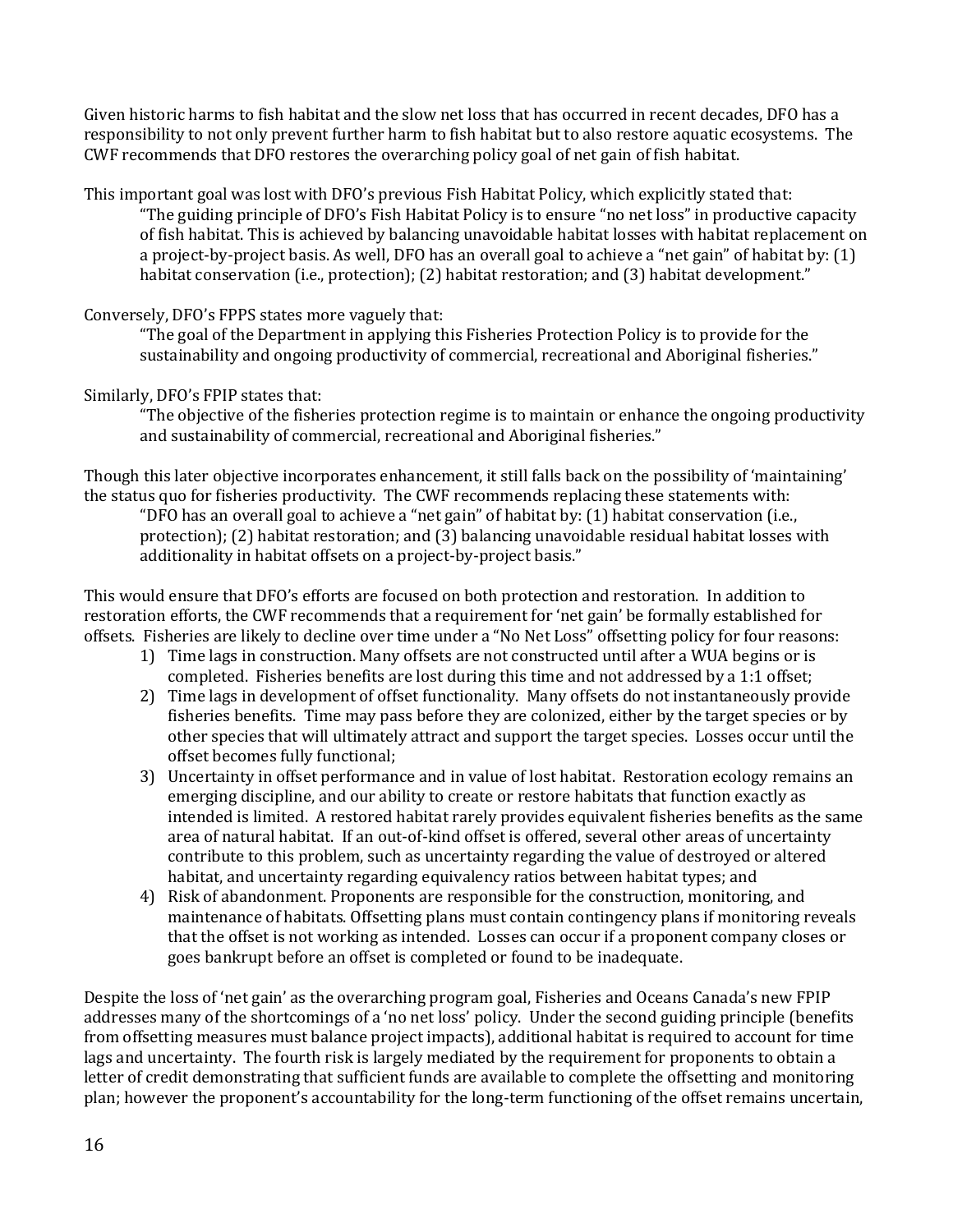and additional lags are introduced if it takes years to discover that an offset is not performing as intended. These measures should be retained but could be further enhanced.

Although the FPIP has laid out a clear process for addressing the potential shortcomings of offsets, it fails to establish minimum standards, indicating that 1:1 offsets may be acceptable under certain situations (e.g., if the offset is constructed before the WUA occurs, involves creation of in-kind habitat, and the effectiveness of the offsetting mechanisms is known with high certainty). Even in such ideal circumstances, some risk remains in the performance of the offset. The CWF recommends establishing a minimum ratio (e.g., 2:1, but at least >1:1). This ratio should only be offered when proponents can demonstrate equivalency with high certainty.

Further standards are required to ensure that proponents do not underestimate time lags and uncertainties for less effective or established offsetting techniques, and especially when calculating equivalencies for out-of-kind offsets. Equivalency estimates can have extremely high error rates. This injects a high level of subjectivity into equivalency analyses that can be exploited by proponents who wish to identify low equivalency ratios. To ensure that offset ratios are not routinely underestimated, the CWF recommends establishing minimum ratios based on a series of rules.

Calculations of equivalent offsets provide both a mean and an estimate of error (e.g., a 95% confidence interval). The mean is usually selected as the required offset, but the precautionary principle requires a larger ratio, such as one that covers the 95% confidence interval. Precautionary offsets that truly account for uncertainty could be extremely high because uncertainty compounds with each parameter included in the estimate (e.g., estimate of the loss, estimate of the benefits of the offset, estimates of the relationship between fish that support a fishery and fisheries productivity),. For instance, Moilanen et al. (2009)<sup>8</sup> suggest that offsets may need to be >100:1 to account for this uncertainty. Such high ratios are not likely feasible in a sustainable development framework, but 1:1 is clearly unacceptable.

Instead, CWF recommends that a tiered approach to offsetting ratios be established in DFO's offsetting policies, with a minimum measure of additionality in all scenarios. For instance, in-kind offsets should be at least 2:1 and out-of-kind offsets should be at least between 4:1 and 8:1 (e.g., Minns 2006)<sup>9</sup> if proponents can provide strong evidence of equivalency below this ratio with high certainty. If estimates of equivalency demonstrate that a higher offset ratio is required, then the ratio should account for uncertainty. For instance, the required ratio could be based on the mean plus one standard deviation. Standard minimums additionality are required to limit underestimates of equivalency ratios, and to compensate for the subset of projects that ultimately do not perform as intended or are abandoned.

#### <span id="page-16-0"></span>OUT-OF-KIND OFFSETS

The new FPIP formally recognized the difference between in-kind and out-of-kind offsets, acknowledging that either may be acceptable depending on the circumstances. The CWF recognizes the potential benefits of out-of-kind offsets given the right circumstances, and agrees with a shift towards offsetting choices that best achieve fisheries management objectives. We also support the greater flexibility that this offers proponents. However, caution is required to ensure that out-of-kind offsets are used to improve fisheries,

<sup>8</sup> Moilanen, A., van Teeffelen, A. J. A., Ben-Haim, Y. & Ferrier, S. (2009). How much compensation is enough? A framework for incorporating uncertainty and time discounting when calculating offset ratios for impacted habitat. Restoration Ecology. 17:470-478.

<sup>9</sup> Minns, C. K. (2006). Compensation ratios needed to offset timing effects of losses and gains and achieve no net loss of productive capacity of fish habitat. Canadian Journal of Fisheries and Aquatic Sciences. 63:1172-1182.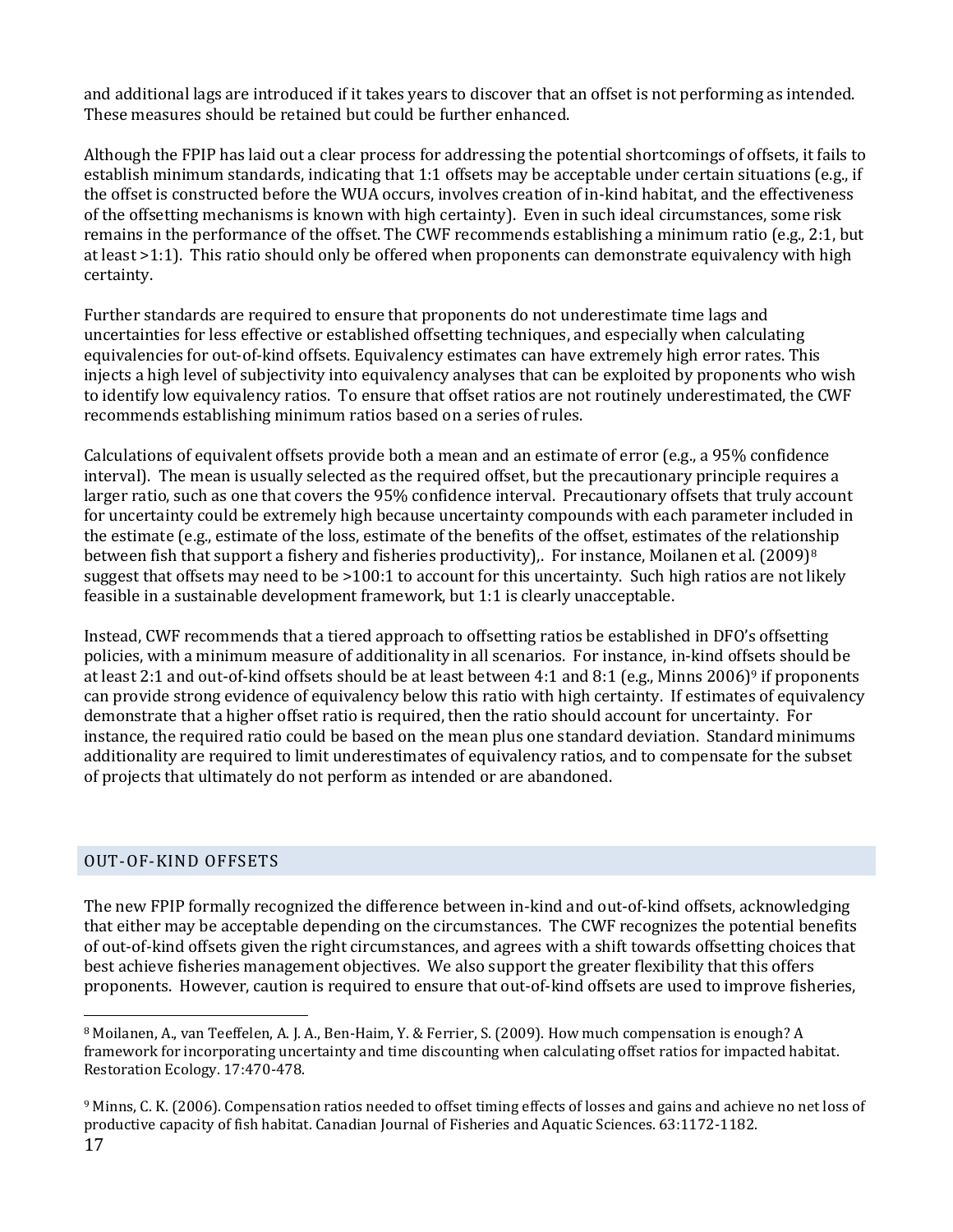rather than to simply reduce costs for proponents. For reasons described above and by Clarke and Bradford (2014), habitat equivalency analyses are fraught with uncertainty and subjectivity, creating opportunities for proponents to argue that a small out-of-kind offset offers great fisheries benefits relative to a more significant in-kind offset. Though such scenarios may exist, equivalent or <1:1 exchanges are risky and contravene the objective of net gain. The CWF recommends that standards be established for out-of-kind offsets to prevent this tool from becoming an excuse to minimize offsetting efforts. For instance, out-of-kind offsets should at minimum cover the same spatial extent as the UWA. Additionally, cost estimates should be provided demonstrating that the out-of-kind offset is at least as costly as an acceptable in-kind offset. Proponents may still benefit from undertaking out-of-kind offsets with such standards in place. For instance, out-of-kind offsets provide greater flexibility in offsetting choices, and can allow proponents to select an offset that can be completed more quickly with higher certainty of effective long-term performance. Additionally, proponents benefit from the social licence obtained by implementing an offset that more clearly benefits local fisheries.

Further guidance could also be provided on when out-of-kind offsets are an acceptable alternative. Though the CWF disagrees with using thresholds and productivity-state curves to identify the magnitude of offset required for the relative effects of a WUA, these concepts have a useful management application. Such thresholds can help determine what *type* of offset is required, rather than *whether* an offset is required. If a threshold has been reached, and a WUA will harm fish or fish habitat in a way that affects productivity, the offset should be equivalent in form to the WUA. For instance, if the WUA will destroy a Walleye (*Sander vitreus*) spawning shoal and will limit Walleye spawning ability in a lake, another Walleye spawning shoal should be created as the offset. However, if spawning habitat is not a limiting factor for Walleye (i.e., the threshold has not been reached), an out-of-like offset may be more beneficial for the ecosystem and associated fisheries. For instance, a coastal wetland severed by the road may be reconnected to restore access to spawning habitat for Northern Pike (*Esox lucius*). Or, a fee could be collected in lieu of offsetting to support more beneficial restoration efforts elsewhere. In relatively pristine environments where thresholds have not been reached, such out-of-kind and fees in lieu of offsets can offer greater flexibility to proponents while providing greater benefits for CRA fisheries.

In recent years, certain offsets for major WUAs that involve the destruction of entire lakes have involved the construction of a nearby man-made lake with equivalent productive capacity for fisheries. Though such projects have been carefully designed and monitored and appear to be successful in offsetting the losses associated with the WUA, the CWF questions the overall value of this approach. The resources required to re-create an entire freshwater ecosystem are tremendous, and may be better spent elsewhere restoring a proportionately greater degree of historic harms. Such decisions can be difficult, especially if local stakeholders lose a fisheries resource and do not benefit from offsetting efforts elsewhere. Still, such outof-kind offsets should be considered in lieu of whole-ecosystem replacement, particularly in relatively pristine watersheds. Consultation with local stakeholders would be a pre-requisite.

# <span id="page-17-0"></span>ADDRESS CUMULATIVE EFFECTS

The greatest gap in the implementation of the *Fisheries Act* is the lack of a mechanism to address the cumulative effects of projects that leave residual harm to fish habitat, but are too small to effectively offset individually. The CWF calls for this gap to be addressed in the upcoming revision to the Act.

DFO has invested considerable thought into addressing cumulative effects; however, they have primarily used this term in a different context than the conservation community. Conservationists are concerned with the cumulative effects of small projects that harm fish habitat without being offset. In total, these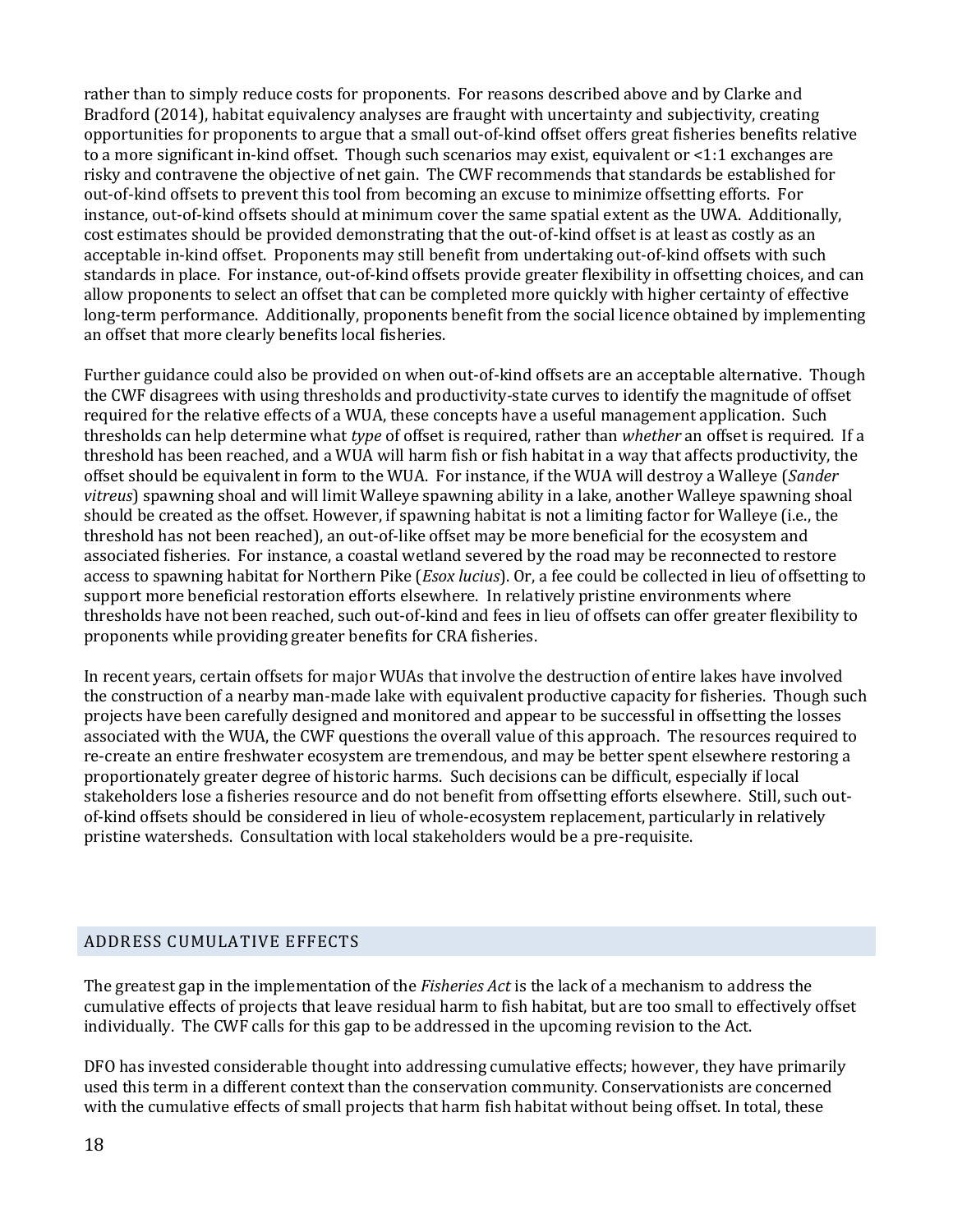cumulative effects are severe enough decrease aquatic ecosystem health and fisheries productivity. In contrast, most DFO documents referring to cumulative effects focus on estimating the cumulative effects of existing stressors so that they can identify the *relative* effects of proposed WUA to identify an appropriate offset.

The CWF agrees that direct offsets are not appropriate for small projects that pose low risk to fish habitat. The cost of constructing, monitoring, and maintaining tiny offsets are too high relative to their ecological value. Modern understanding of ecosystem restoration dictates that restoration should begin from the topdown in an ecosystem context, by addressing harms to ecosystem-level process before fixing local habitat problems. Tiny offsets generally attempt restoration from the bottom-up and fail because of insufficient size or because larger processes undermine their effectiveness (e.g., there is little point in creating a spawning bed that fish do not have access to because of a barrier to migration). Overall, this is costly and inefficient for proponents yet offers little benefit to the environment. Indeed, such offsetting requirements were a major point of contention prior to 2012, and among the reasons for the changes to the *Fisheries Act*  and FPP. Unfortunately, no alternative mechanism was developed to address cumulative harm from multiple 'minor' works, leading to a slow net loss of fish habitat.

The CWF offers two alternative mechanisms to address such cumulative effects, both of which rely on a registry and permitting system for small projects, which would allow DFO to track the number and types of projects that must be addressed. These mechanisms could be part of a broader approach by DFO to assess and address the cumulative effects of all stressors at watershed scales.

Mechanism 1: Fees in lieu of offsets. By charging a fee for all permitted prescribed works, DFO could combine fees from multiple small projects to pay for meaningfully large and strategically relevant offsets. Such fees would need to be handled as dedicated funds and used only to pay for local restoration projects in the same watershed or region as the original WUAs. A similar system has already been implemented for fines collected for fisheries protection offences. Recent amendments to the *Fisheries Act* now require that such fines be directed to the Environmental Damages Fund, and that such funds be disbursed in the same geographic region with a priority for restoration projects that address the damage caused by the original incident.

The excellent work by DFO's scientists to review the relationships between stressors and productivity may be difficult to apply to individual regulatory decisions or legal cases, but could provide a strong basis for establishing appropriate fees associated with permits for prescribed works. Similarly, DFO's risk assessment framework is currently inappropriately used for triage by allowing projects that cause harm to proceed without an offset. However, this risk assessment framework would be a powerful tool in determining *which* offsetting mechanism (fee in lieu versus direct) is appropriate for a given project, in that fees should only be accepted in lieu of offsets for low risk projects. The previous version of the *Fisheries Act* contained a mechanism for collecting fees in lieu of harm:

"20. (2) Where it is determined by the Minister in any case that the provision of an efficient fishway or canal around the obstruction is not feasible, or that the spawning areas above the obstruction are destroyed, the Minister may require the owner or occupier of the obstruction to pay to him from time to time such sum or sums of money as he may require to construct, operate and maintain such complete fish hatchery establishment as will in his opinion meet the requirements for maintaining the annual return of migratory fish.)"

This allowed the minister to collect fees (sums) in lieu of spawning habitat destruction. The fee was dedicated to the operation of a fish hatchery. This concept could be reinstated and applied to small projects and associated restoration efforts as a modern safeguard to finally address cumulative effects.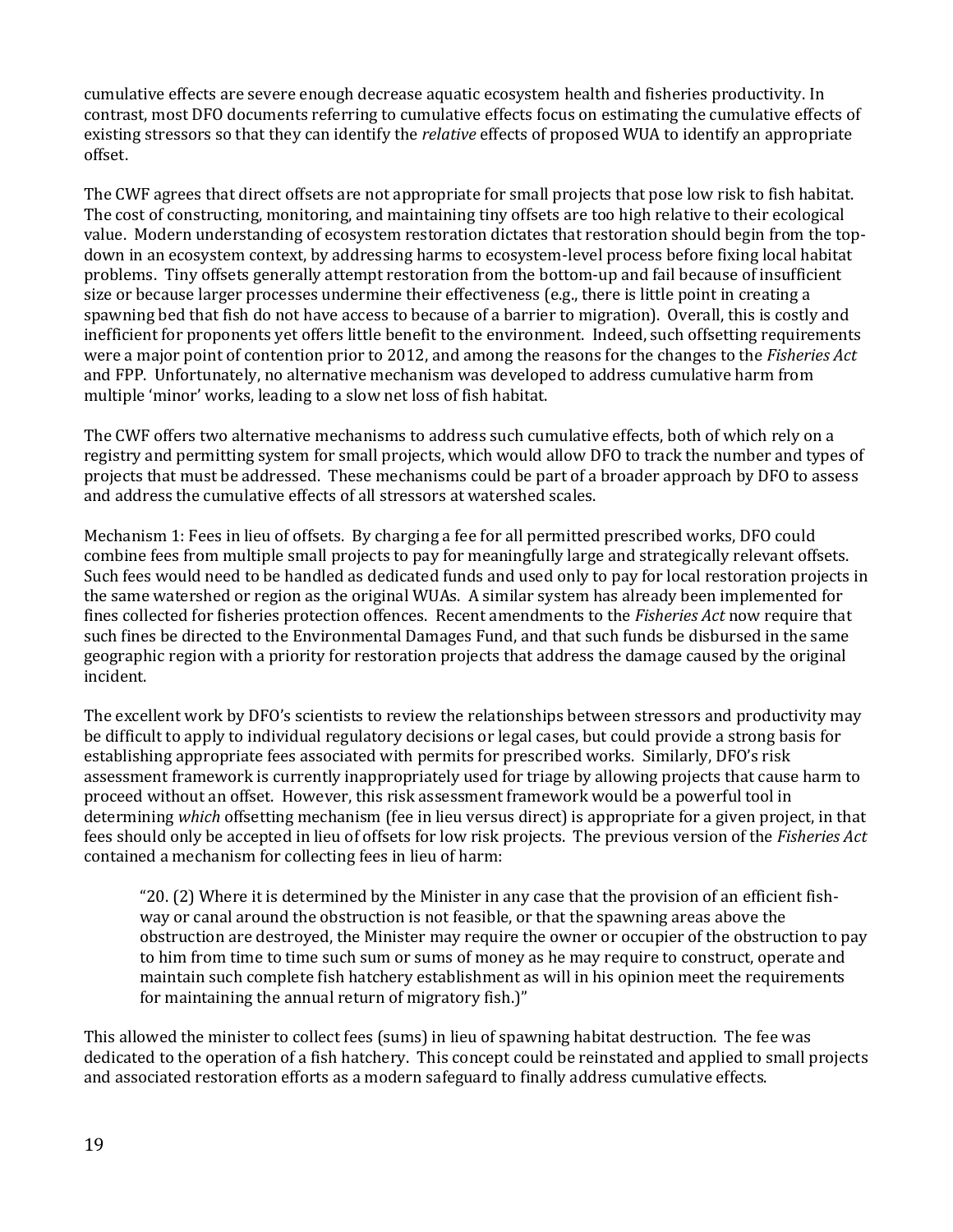Mechanism 2: Instead of paying a fee to DFO, proponents could be required to purchase credits from habitat banks (see below). This would require a habitat banking system to be established, with banks providing opportunities to purchase credits in each watershed or Region, and could gradually replace the need for DFO to collect fees in lieu of offsets over several decades.

Modern safeguards are required to address the cumulative effects of small projects. DFO's process of allowing net harm to fish habitat prior to and post 2012 must not continue. Beyond implementing mechanisms to efficiently offset small projects, the CWF recommends that DFO develop regional plans, establish cumulative impact thresholds for various common land transformations and other stressors beyond UWAs, and shift from requiring the use of minor impact technologies to requiring the use of zero impact technologies (e.g., arch culverts).

## <span id="page-19-0"></span>HABITAT BANKING

Habitat banking is a modern, market-based tool and a creative way of implementing offsets, but are not currently fully supported by DFO. The CWF recommends that DFO begin supporting third-party habitat baking to fully achieve the benefits of this modern safeguard. Habitat banks work by restoring or creating units of habitat, then later selling or using these units as offsets. They are beneficial to industry because they provide a fast, simple option for offsetting and ideally absolve the proponent of liability for ongoing offset performance (for a fee). Proponents generally wish to focus on business rather than on maintaining fish habitat. Habitat banks provide regulatory certainty, requiring primarily the purchase of credits rather than application, review, authorization, and implementation. Habitat banks also offer several conservation benefits:

- 1. Banks can be designed and implemented in a strategic manner to address top fisheries management objectives, as opposed to the one-off, opportunistic approach frequently used for offsetting.
- 2. Large restoration projects can be undertaken as habitat banks, including those that would be too large to undertake as an individual offset for most projects.
- 3. Banks are created and maintained by organizations with expertise in habitat restoration, generally offering greater certainty regarding fisheries benefits than one-off offsetting projects.
- 4. Banks are established prior to the project and provide ongoing additional fisheries benefits until associated projects occur.
- 5. Habitat banking exchange ratios typically involve a measure of gain that gradually increases fisheries benefits.

Under the new FPIP, DFO has shown some leadership by initiating a framework to support proponent-led habitat banking; however, this form of habitat banking has limited applicability. A proponent must be planning several small projects or a large project with several small impacts for a habitat bank to be worthwhile. Even then, the proponent remains liable for maintaining the habitat bank.

For the full benefits of habitat banking to be realized, DFO must be willing to authorize the transfer of liability from proponents to habitat bankers. This is a prerequisite to commercial banking, and would create a new industry in Canada that could both benefit the environment and facilitate economic development. See Hunt et al. (2011)<sup>10</sup> for a detailed review of fish habitat banking opportunities and requirements in Canada.

l

<sup>10</sup> Hunt, K., Patrick, P., and Connell, M. 2011. Fish habitat banking in Canada: opportunities and challenges. Econ. Commer. Anal. Rep. 180:vi + 66p.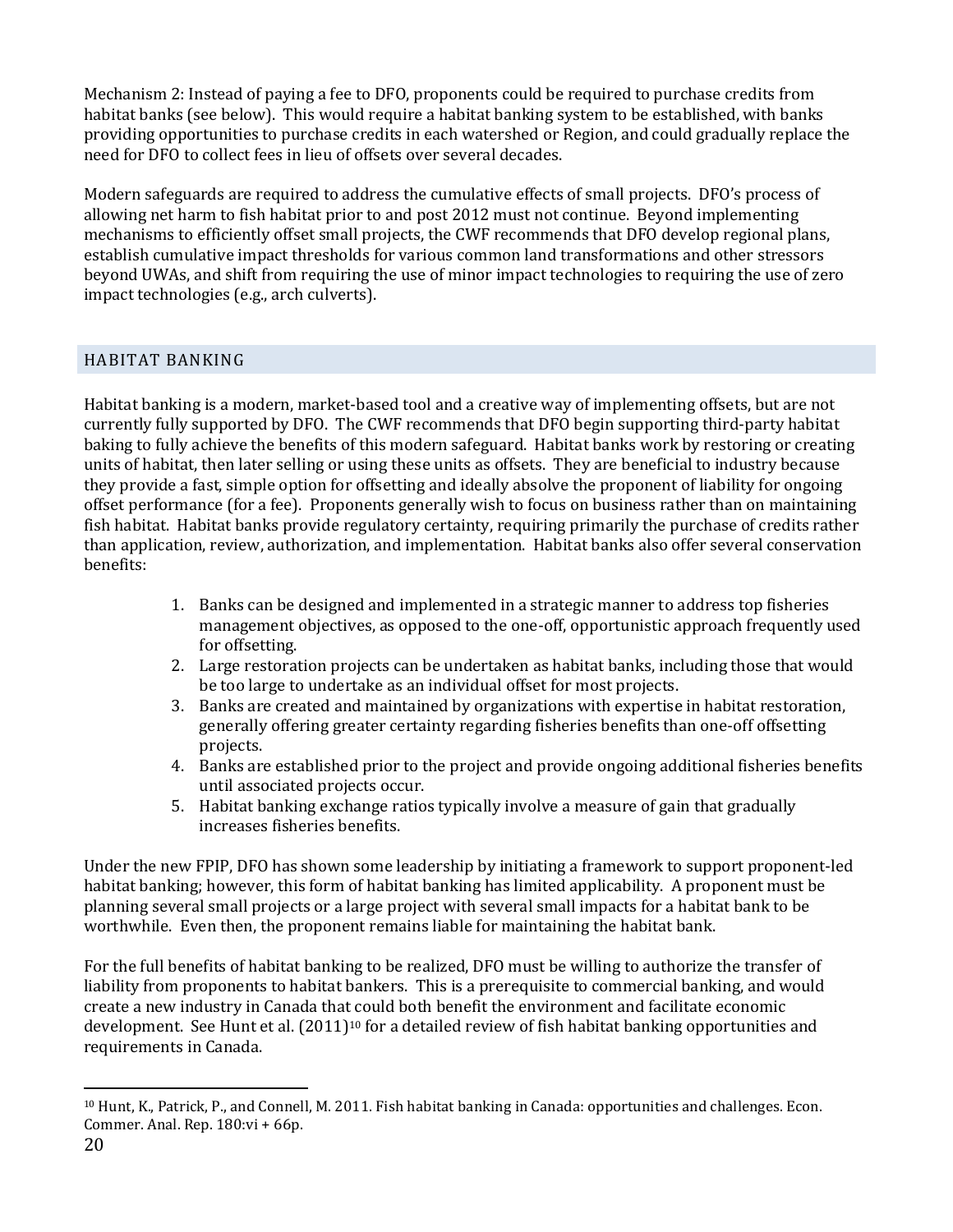#### <span id="page-20-0"></span>ADAPTIVE MANAGEMENT

Adaptive management is a powerful concept in natural resource management, but the term is frequently misinterpreted to imply simply revising management decisions over time (i.e., managing actively). Instead, the term refers to a process of deliberate experimentation to learn by doing. In fisheries science, this approach stems from the fact that fisheries can rarely be closed entirely simply to learn how the ecosystem responds. Instead, alternate management strategies must be applied incrementally and their outcomes verified by monitoring (Lee 1993)11. Ideally, alternate management strategies are applied simultaneously in a replicated experimental design with appropriate controls, a process termed active adaptive management (McCarthy and Possingham  $2007$ <sup>12</sup>. When replicate systems are not available, alternative management strategies must be applied and evaluated incrementally (passive adaptive management). In each case, the difference between formal adaptive management and managing actively is that, for adaptive management, predictions or hypotheses regarding the outcomes of the management strategy are stated at the outset, then outcomes are monitored and evaluated to directly inform refinement of management strategies.

In the context of the *Fisheries Act*, most offsets are restoration projects, yet restoration ecology remains a young discipline, creating an ideal scenario for formal adaptive management. Fisheries and Oceans Canada should commit to learning about offsetting effectiveness, and has made recent progress in doing so by developing effectiveness monitoring guidelines (Smokorowski et al. 2015)<sup>13</sup>. However, a full understanding of how ecosystems respond to change (including both disturbance and restoration) requires a significant investment in research. The resources and timelines required to adequately assess effectiveness are beyond the reasonable scope of most WUAs. This can require monitoring for several years before the change occurs, replication of both controls (Underwood 1994)<sup>14</sup> and treatments, and subsequent monitoring of ecosystem responses for years or decades. For most offsets, the primary goal of effectiveness monitoring is to understand whether the offset is functioning as intended so that improvements can be made if necessary to prevent a net loss of fisheries productivity. Often, this provides valuable knowledge of the effectiveness of offsetting techniques, but the experimental design lacks the power of a formal adaptive management experiment.

As a modern safeguard, DFO should consider implementing an 'experimental' class of offsets in an adaptive management framework. This form of offset would be suitable for evaluating the effectiveness of novel restoration techniques. The use of novel techniques is currently discouraged, given that proponents are currently liable for the long-term effectiveness of offsets. A separate class of offsets could help encourage experimentation by absolving proponents of long-term liability in exchange for a greater investment in offset size, replication, and detailed long-term monitoring. Though some experimental offsets will fail, environmental benefits will be obtained from those that succeed, and particularly from the knowledge gained. This knowledge will inform and improve future offsetting efforts.

<sup>11</sup> Lee, K. N. (1993). Compass and gyroscope: integrating science and politics for the environment. Island Press. Washington DC.

<sup>&</sup>lt;sup>12</sup> McCarthy, M. A., & Possingham, H. P. (2007). Active adaptive management for conservation. Conservation Biology. 21:956-963.

<sup>13</sup> Smokorowski, K.E., Bradford, M.J., Clarke, K.D., Clément, M., Gregory, R.S., Randall, R.G. 2015. Assessing the effectiveness of habitat offset activities in Canada: monitoring design and metrics. Can. Tech. Rep. Fish. Aquat. Sci. 3132: vi + 48 p.

<sup>14</sup> Underwood, A. J. (1994). On beyond BACI: sampling designs that might reliably detect environmental disturbances. Ecological applications. 4:3-15.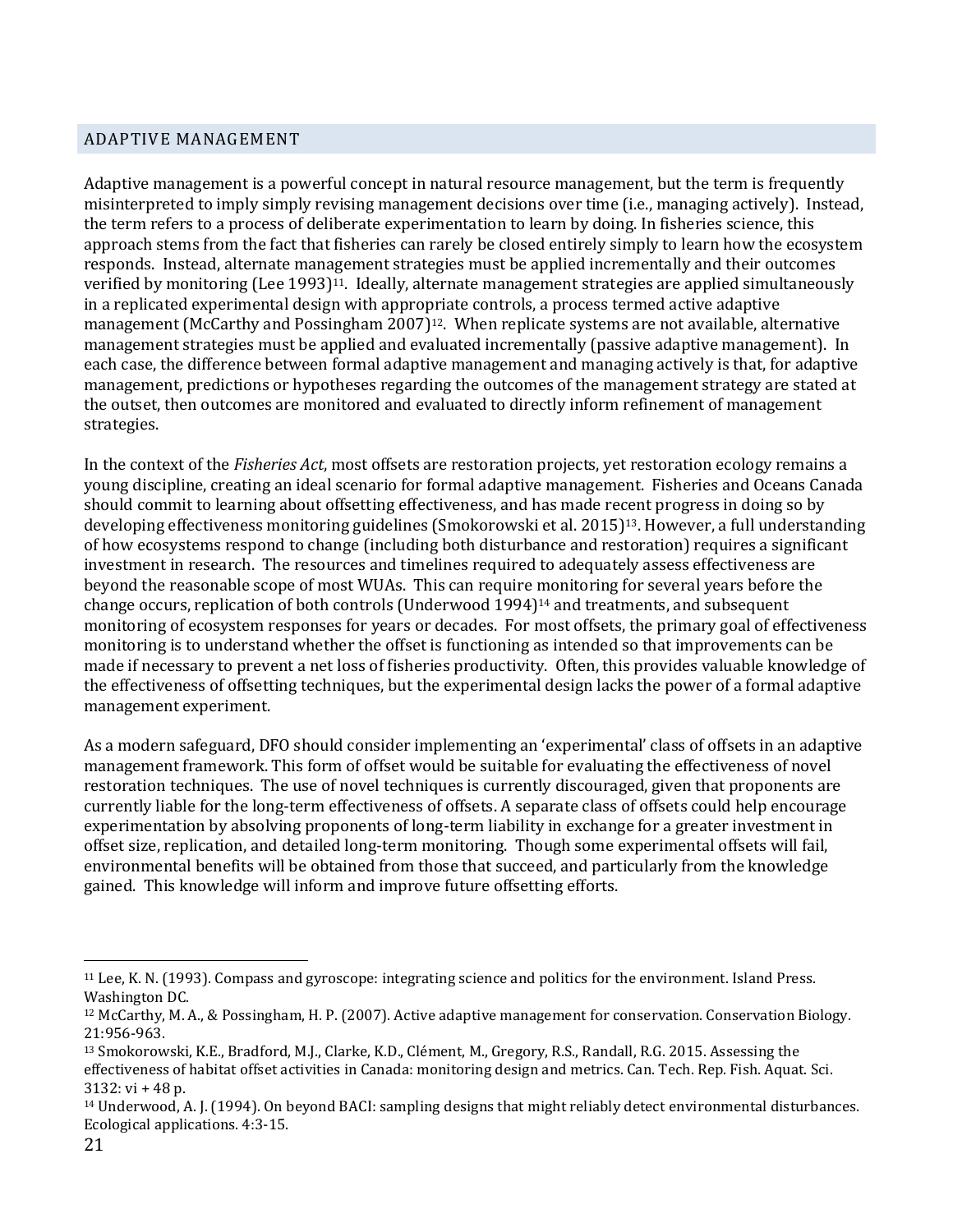The new FPIP introduced the concept of 'complementary measures', which partially achieves these objectives yet falls short of supporting full adaptive management. Complementary measures allow 10% of offset costs to be dedicated to research and effectiveness monitoring under strictly defined conditions. The CWF supports the recent inclusion of complementary measures, and proposes that similar conditions be established to allow for a class of fully experimental offsets in a true adaptive management framework.

## <span id="page-21-0"></span>WATERSHED AND RIPARIAN PROTECTION IS REQUIRED

The *Fisheries Act* focuses entirely on WUAs that occur in the water; however, modern understanding of aquatic ecosystems extends beyond the shoreline. Human activities in terrestrial habitats within a watershed can have significant effects on the health of associated aquatic ecosystems and fisheries. Deforestation (for timber harvest or conversion to croplands) can lead to aquatic ecosystem degradation and improper farming practices or increases in impervious surfaces (i.e., urbanization) can be even more severe. Changes to the riparian zone have particularly pronounced effects on aquatic ecosystems because of the direct role that this zone plays in forming and regulating aquatic habitat. The riparian zone filters chemicals and sediment from runoff, regulates flow and temperature, and directly provides both nutrients and habitat to aquatic systems. Large woody debris that falls from the riparian zone into adjacent waterbodies is among the most important habitat features that support fisheries. The CWF recommends that the *Fisheries Act* be revised to offer direct protection to watersheds and riparian zones, but acknowledges that UWAs in most terrestrial habitats must be handled differently from a regulatory perspective.

Riparian zone protection is the most straightforward and has been provided by several provinces; however, riparian zones are not protected across Canada. The CWF recommends that the *Fisheries Act*  provisions against harm to fish habitat be extended to the riparian zone to a minimum distance from all shorelines (e.g., 15 m). Works, undertakings, and activities that occur within this zone should be subject to the same provisions as those that occur in the water.

Fisheries and Oceans Canada should recognize the value of floodplains as fish habitat, and the importance of maintaining lateral connectivity between streams and rivers and their floodplains. Mechanisms should be developed to protect these habitats and access to them. Similarly, DFO must develop mechanisms to protect watersheds from damaging land use practices, or to limit such practices below thresholds where aquatic ecosystems exhibit harm. As a step towards this, watershed-scale planning can help assess current ecosystem status and established desired future states, along with priorities for aquatic restoration. However, further mechanisms must be established to limit or offset the effects of damaging land use practices on aquatic habitat to avoid a net loss of habitat quality.

# <span id="page-21-1"></span>PROTECTING AND RESTORING HABITAT THROUGH PARTNERSHIPS

#### Government to non-government partnerships in restoration

The RFCPP, launched in 2013, provides federal funding for habitat restoration that benefits recreational fish. This program was initially funded for one year at \$5 million, and is currently funded for three years at \$10 million per year. Projects require matching funds from non-federal sources. Improvements have been made since the program's inception, including increased funding and stability, and revisions to allow a portion of funding to cover project planning costs. Many successful restoration projects have been funded by the RFCPP, but the program suffers from several challenges. First, proposals and reporting are onerous given the low cost and small scope of most projects (<\$100,000). Second, the program lacks overall goals and strategic direction, and typically funds one-off restoration projects without following an ecosystem (top-down) approach to restoration. Third, no hierarchy of habitat values is provided for the suite of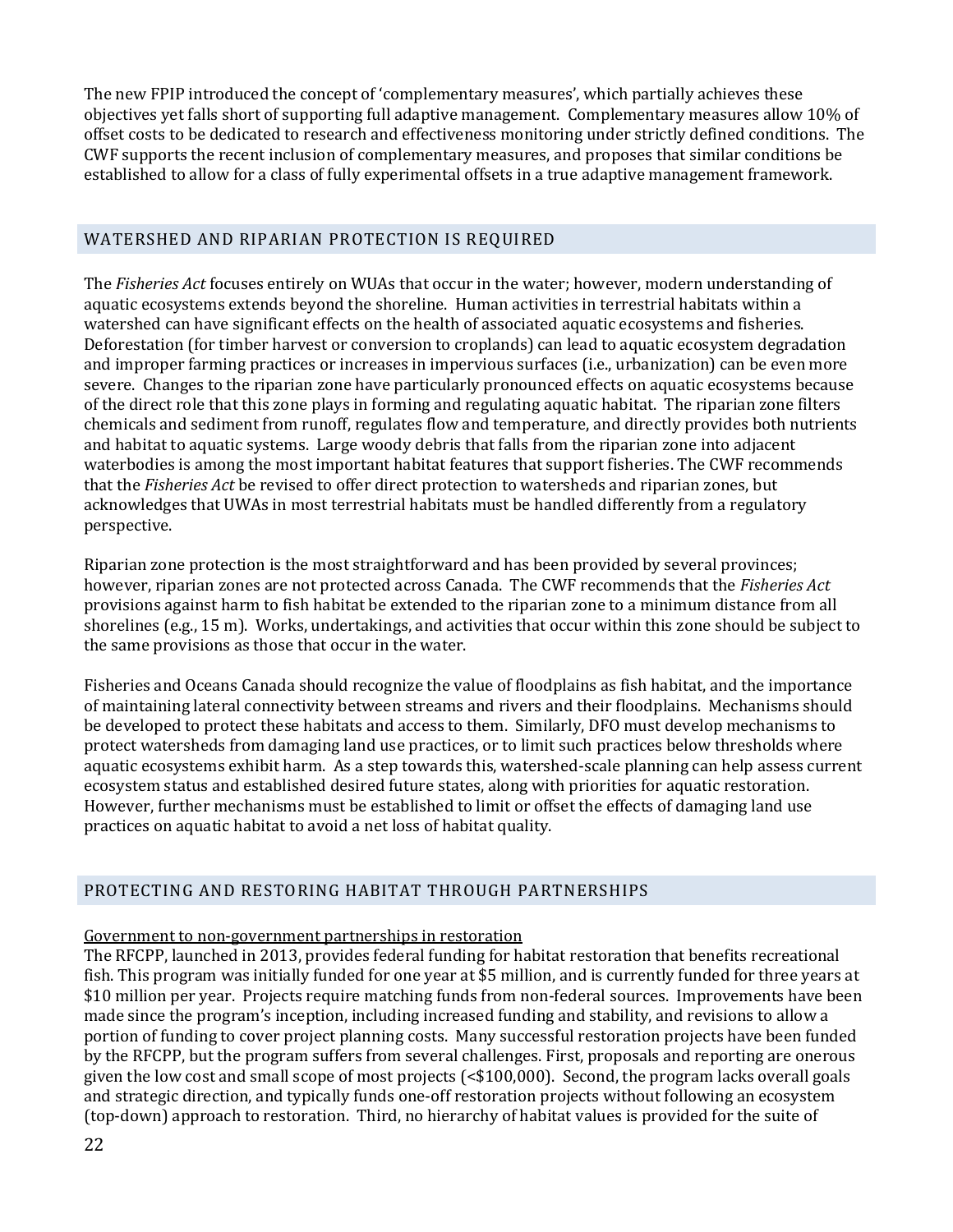restoration project types fundable by the RFCPP. This means that project types with dubious fish habitat value (e.g., armouring banks) are encouraged to the same degree as projects with known benefits (e.g., restoring natural meanders to a channelized stream). Fourth, calls for proposals are issued irregularly with short application windows, limiting applicants to those who have the capacity at the time to rapidly develop a detailed proposal. Previous instances where DFO received a limited number of applications to the program can be attributed to these challenges. Fifth, the RFCPP provides an important source of federal funding to address previous harm to fish habitat; however, this amount is small relative to the need for aquatic restoration across Canada.

To improve restoration funding, the CWF recommends the following:

- 1. Increase federal funding for fish habitat restoration
- 2. Establish a permanent funding stream for fish habitat restoration
- 3. Establish stable annual dates for calls for proposals for this funding
- 4. Develop a simple application process to minimize time burden on applicants
- 5. Establish priority areas and develop long-term objectives for each area
	- Establish restoration priorities from an ecosystem (top-down) perspective
- 6. Review scientific evidence of the effectiveness of existing restoration techniques, and prioritize techniques accordingly for funding.
- 7. Establish an external peer review process to award funding (e.g., see the process used by the Great Lakes Sustainability Fund)
- 8. Reduce reporting requirements, focus reporting on outcomes for fish habitat, and track program success
- 9. Strategically require and fund effectiveness monitoring in an adaptive management framework to increase knowledge of the effectiveness of novel or poorly understood restoration techniques

#### Eliminate need for letters of credit for restoration projects

The CWF recommends immediately ending the practice of requiring letters of credit for restoration projects. Currently, restoration projects undertaken by conservation organizations or governments (e.g., municipalities, conservation authorities) are treated as WUAs. Fisheries and Oceans Canada requires authorizations and associated letters of credit when the restoration WUA is considered a 'major' work to ensure implementation and monitoring of the restoration project. Such requirements are counter-intuitive and hamper efforts to restore aquatic habitat in Canada. This forces conservation organizations to spend money that could otherwise further support restoration on term insurance for the letter of credit. A suite of defined restoration projects should be quickly defined as prescribed works that do not require individual authorizations, offsets, or letters of credit. Novel restoration projects may require review and authorization by DFO, but should not require letters of credit, especially if the project contains a clear experimental design and robust monitoring protocols to ensure that knowledge is gained. This class of prescribed works should not be freely available to industry-sector proponents. When development projects directly benefit fish habitat, an authorization should still be obtained. Industries wishing to obtain a prescribed works designation for an actual restoration project should do so in partnership with an independent non-governmental organization. Likewise, governmental organizations undertaking infrastructure development projects, rather than restoration projects, should be subject to the normal authorization process and offsetting requirements.